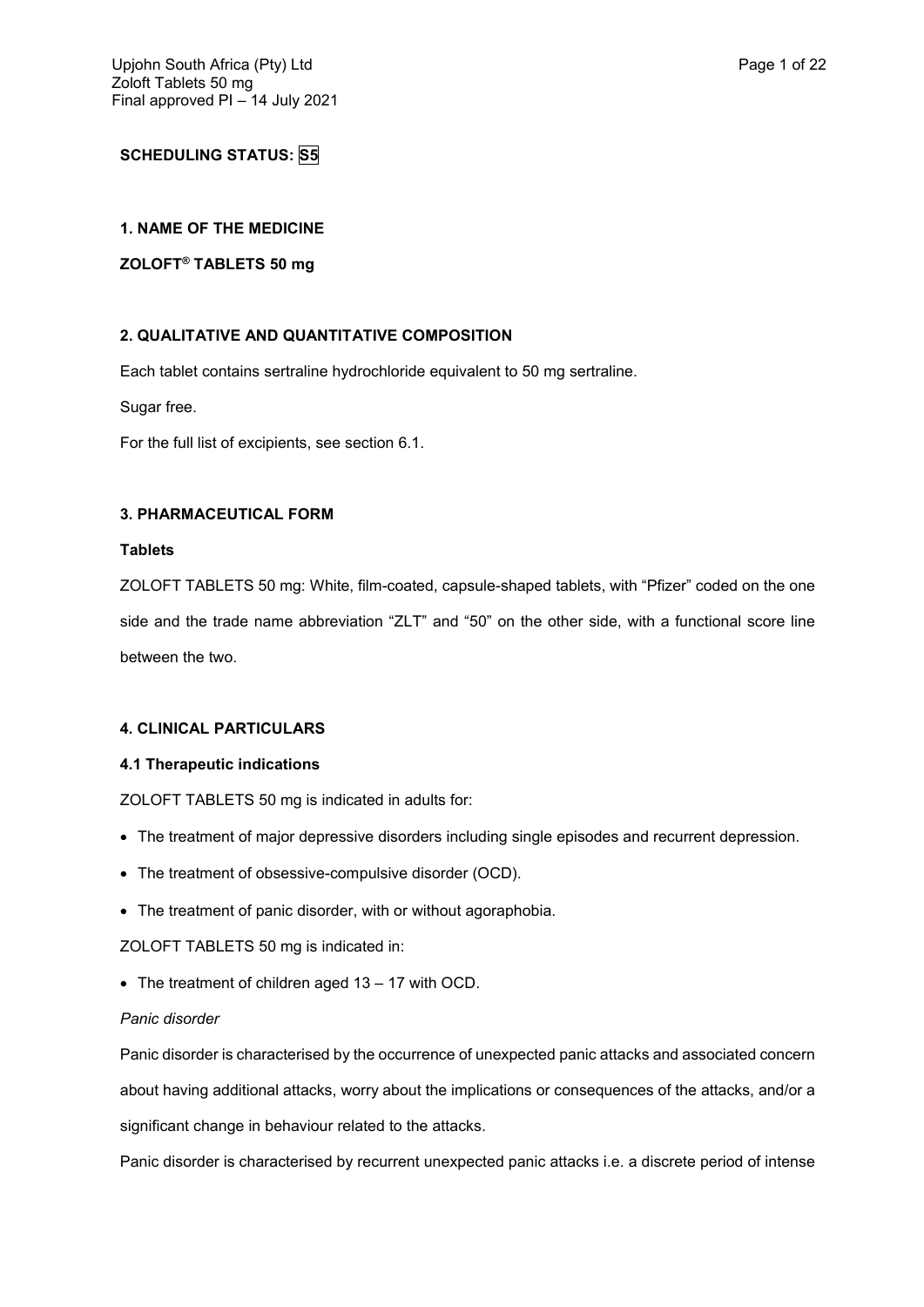fear or discomfort in which four (or more) of the following symptoms develop abruptly and reach a peak within 10 minutes: palpitations, pounding heart, or accelerated heart rate; sweating; trembling or shaking; sensations of shortness of breath or smothering; feeling of choking; chest pain or discomfort; nausea or abdominal distress; feeling dizzy, unsteady, light-headed, or faint; derealisation (feelings of unreality) or depersonalisation (being detached from oneself); fear of losing control; fear of dying; paraesthesias (numbness or tingling sensations); chills or hot flushes.

The effectiveness of ZOLOFT TABLETS 50 mg in long-term use i.e. for more than 12 weeks, has not been systematically evaluated. Therefore, patients should be periodically re-evaluated regarding the long-term usefulness of the medicine (see section 4.2).

## **4.2 Posology and method of administration**

### **Posology**

ZOLOFT TABLETS 50 mg should be given as a single daily dose with or without food.

## *Depression*

The starting dose is 50 mg daily and the usual therapeutic dose in depression is 50 mg daily. In difficult to treat patients, the dose may be titrated up in 50 mg increments at 2 weekly intervals, to 150 mg – 200 mg.

## *Obsessive-compulsive disorder*

### *Adults*

The minimum effective dose in OCD is 50 mg daily and increases above 100 mg daily did not have any additional benefit. Full activity is usually seen after  $2 - 4$  weeks and even longer in OCD. Effect may however be seen within 7 days.

## *Paediatric obsessive-compulsive disorder (OCD)*

The administration of ZOLOFT TABLETS 50 mg to paediatric OCD patients (aged 13 – 17) should commence at 50 mg/day. Subsequent doses may be increased in case of lack of response in 50 mg/day increments up to 200 mg as needed. However, the generally lower body weights of children compared to adults should be taken into consideration in advancing the dose from 50 mg, in order to avoid excessive dosing. Given the 24-hour elimination half-life of ZOLOFT TABLETS 50 mg, dose changes should not occur at intervals of less than 1 week.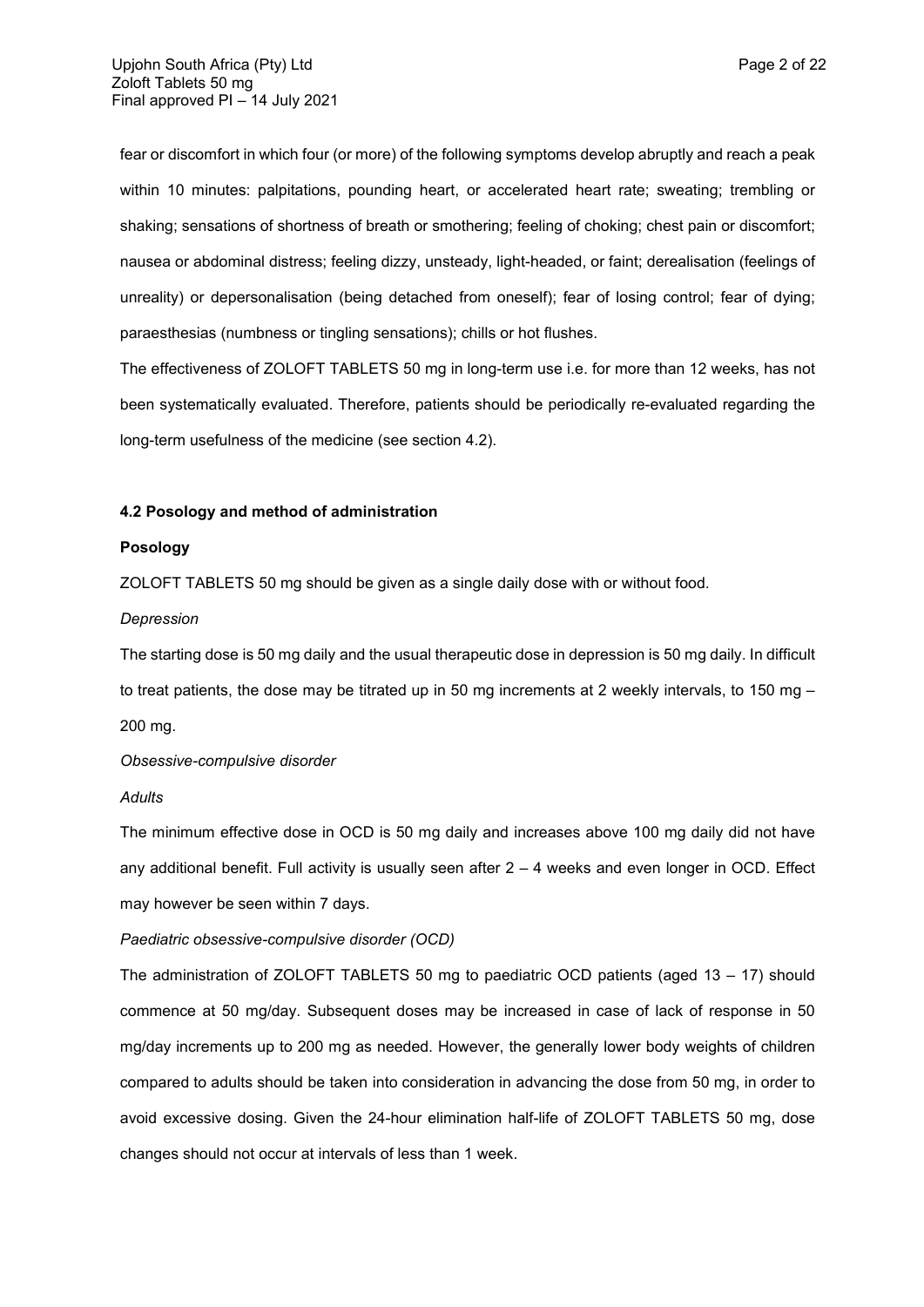# *Panic disorder*

For panic disorder, the minimum recommended dose of ZOLOFT TABLETS 50 mg is 50 mg/day. However, therapy for panic disorder should commence at 25 mg/day, increasing to 50 mg/day after one week. This dosage regimen has been demonstrated to reduce the frequency of early treatment emergent side effects characteristic of panic disorder.

# **Special populations**

*Use in the elderly*

No special precautions are required. The usual adult dosage is recommended.

*Use in hepatic and renal impairment*

See sections 4.3 and 4.4.

*Discontinuation of treatment*

If ZOLOFT TABLETS 50 mg therapy has to be discontinued, ZOLOFT TABLETS 50 mg should be tapered (see section 4.4).

# **Method of administration**

For oral use.

# **4.3 Contraindications**

- ZOLOFT TABLETS 50 mg is contraindicated in patients with known hypersensitivity to sertraline or any of the ingredients contained in ZOLOFT TABLETS 50 mg.
- The concomitant use of ZOLOFT TABLETS 50 mg with a monoamine oxidase inhibitor (MAOI), including the antibiotic linezolid, is contraindicated (see section 4.4).
- Concomitant use in patients taking pimozide is contraindicated (see section 4.5).
- Children < 18 years of age with both OCD and a major depressive disorder (see section 4.4).
- Use in hepatic or renal impairment (see section 4.4).
- Pregnancy and lactation (see section 4.6).

# **4.4 Special warnings and precautions for use**

## *Serotonin Syndrome (SS)*

The development of potentially life-threatening syndromes like serotonin syndrome (SS) or neuroleptic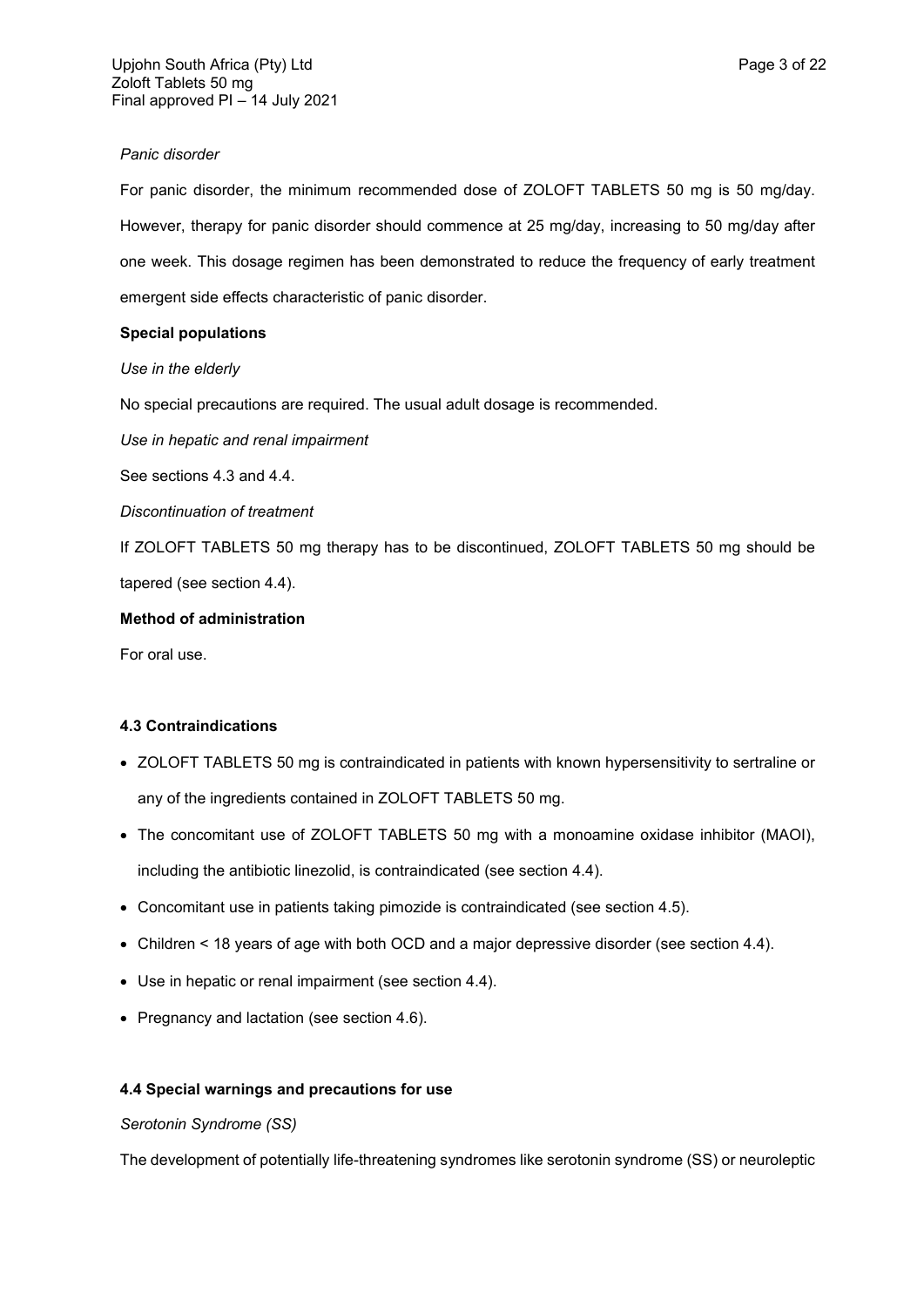malignant syndrome (NMS) has been reported with selective serotonin reuptake inhibitors (SSRIs), including treatment with ZOLOFT TABLETS 50 mg. The risk of SS or NMS with SSRIs is increased with concomitant use of serotonergic medicines (including amphetamines, triptans and fentanyl and its analogues, tramadol, dextromethorphan, tapentadol, meperidine, methadone and pentazocine), with medicines that impair metabolism of serotonin (including MAOIs), antipsychotics and other dopamine antagonists. SS symptoms include mental status changes (e.g. agitation, hallucinations, coma), autonomic instability (e.g. tachycardia, labile blood pressure, hyperthermia), neuromuscular aberrations (e.g. hyperreflexia, incoordination) and/or gastrointestinal symptoms (e.g. nausea, vomiting, diarrhoea). Some signs of SS, including hyperthermia, muscle rigidity, autonomic instability with possible rapid fluctuation of vital signs, and mental status changes resemble NMS. Patients should be monitored for the emergence of signs and symptoms of SS or NMS syndrome (see section 4.3).

### *Monoamine oxidase inhibitors*

Cases of serious reactions, sometimes fatal, have been reported in patients receiving ZOLOFT TABLETS 50 mg in combination with a MAOI, including selegiline, moclobemide, the antibiotic linezolid and methylene blue. Some cases presented with features resembling SS. Therefore, ZOLOFT TABLETS 50 mg should not be used in combination with a MAOI or within 14 days of discontinuing treatment with a MAOI. Similarly, at least 14 days should elapse after discontinuing ZOLOFT TABLETS 50 mg treatment and starting a MAOI (see section 4.3).

### *Other serotonergic medicines*

Co-administration of ZOLOFT TABLETS 50 mg with other medicines that enhance the effect of serotonergic neurotransmission, such as amphetamines, tryptophan and fentanyl, or 5-HT antagonists, or the herbal medicine St. John's Wort (*Hypericum perforatum*) should be undertaken with caution and avoided whenever possible due to the potential for pharmacodynamic interaction (see section 4.5).

## *QTc prolongation/Torsade de Pointes (TdP)*

Cases of QTc prolongation and TdP have been reported during post-marketing use of ZOLOFT TABLETS 50 mg. The majority of reports occurred in patients with other risk factors for QTc prolongation/TdP. Therefore, ZOLOFT TABLETS 50 mg should be used with caution in patients with risk factors for QTc prolongation (see sections 4.5 and 5.1).

*Switching from SSRIs, antidepressants or anti-obsessional medicines*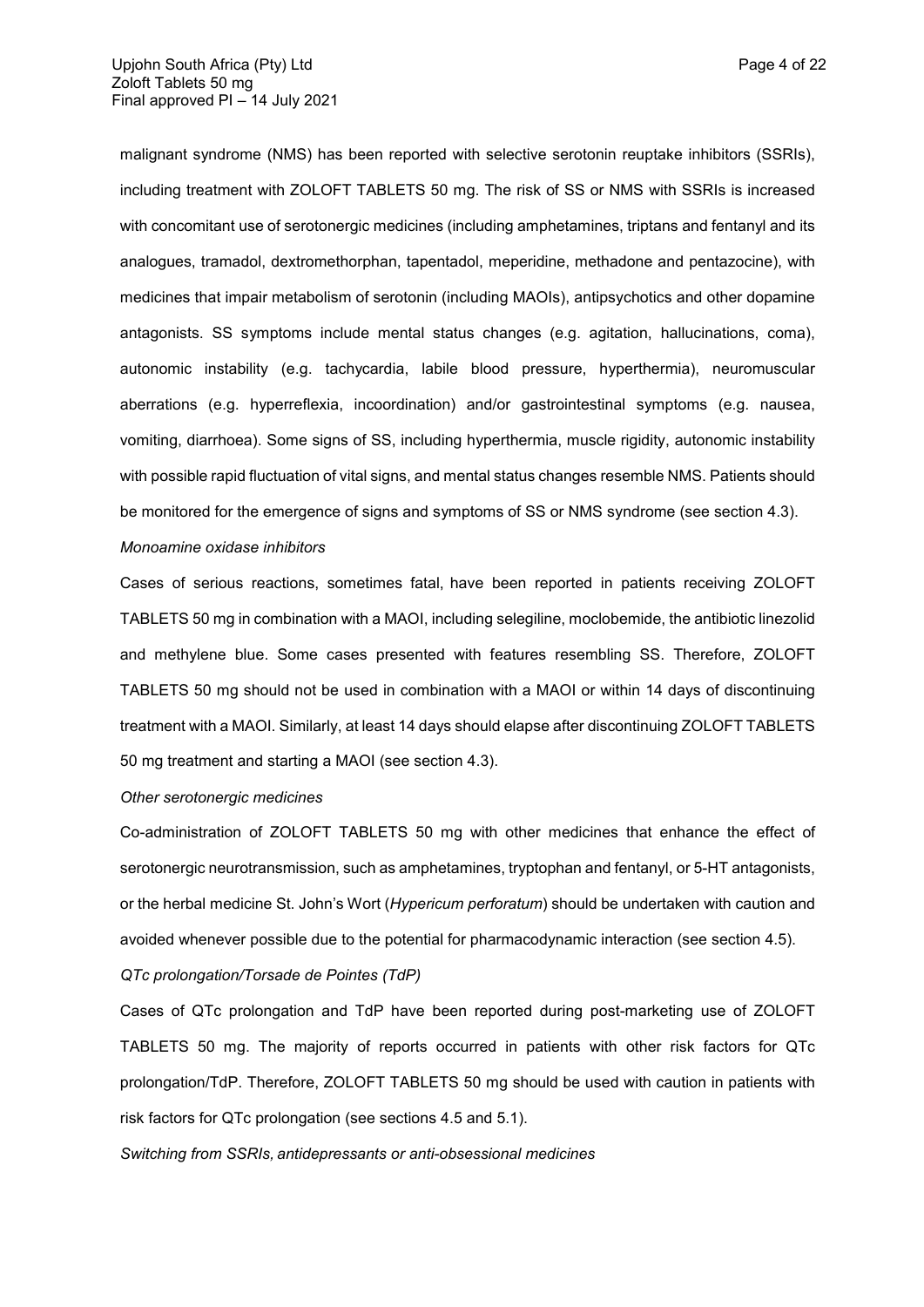There is limited controlled experience regarding the optimal timing of switching from other antidepressants or anti-obsessional medicines to ZOLOFT TABLETS 50 mg. Care and prudent medical judgement should be exercised when switching, particularly from long-acting medicines such as fluoxetine. The duration of a washout period when switching from one SSRI to another has not been established.

### *Activation of mania/hypomania*

Hypomania or mania may occur in patients treated with ZOLOFT TABLETS 50 mg.

#### *Seizures*

Seizures have been observed in patients using ZOLOFT TABLETS 50 mg. ZOLOFT TABLETS 50 mg should be avoided in patients with unstable epilepsy and patients with controlled epilepsy should be carefully monitored. ZOLOFT TABLETS 50 mg should be discontinued in any patient who develops seizures.

#### *Suicide/suicidal thoughts or clinical worsening*

All patients treated with ZOLOFT TABLETS 50 mg, in particular younger patients and those at high risk, should be monitored appropriately and observed closely for clinical worsening and suicidality. Patients, their families, and their caregivers should be encouraged to be alert to the need to monitor for any clinical worsening, suicidal behaviour or thoughts and unusual changes in behaviour especially when initiating therapy or during any change in dose or dosage regimen. The risk of suicide attempt must be considered, especially in depressed patients, and the smallest quantity of ZOLOFT TABLETS 50 mg, consistent with good patient management, should be provided to reduce the risk of overdose. Patients with major depressive disorder, both adults and children, may experience worsening of their depression and/or the emergence of suicidal ideation and behaviour, whether or not they are taking antidepressant medicines. This risk may persist until significant remission occurs. A causal role, however, for antidepressant medicine in inducing such behaviour has not been established. Patients being treated with ZOLOFT TABLETS 50 mg should, nevertheless, be observed closely for clinical worsening and suicidality, especially at the beginning of a course of therapy or at any time of dose changes, either increases or decreases.

Because of the possibility of co-morbidity between major depressive disorder and other psychiatric and non-psychiatric disorders, the same precautions observed when treating patients with major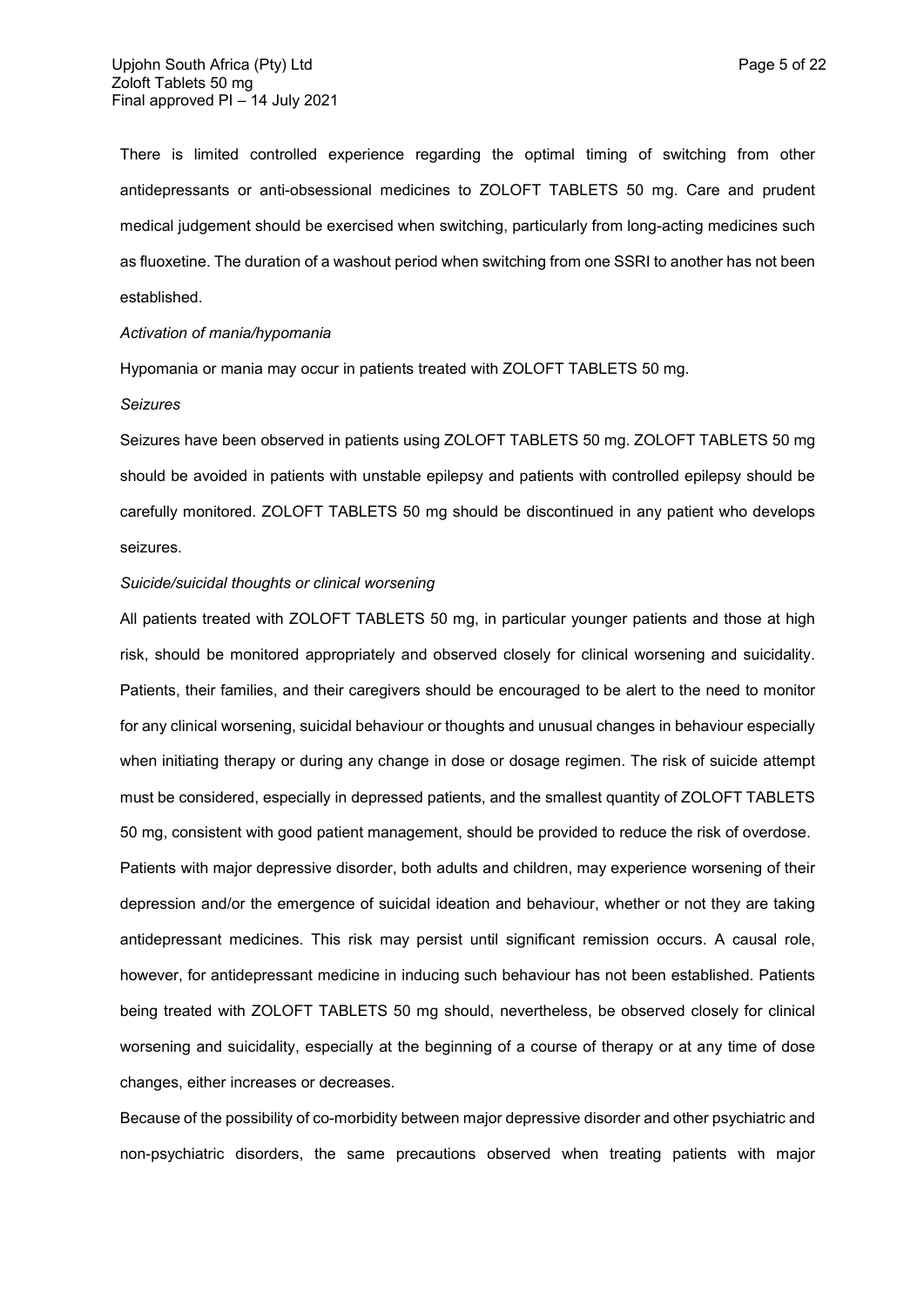depressive disorders should be observed when treating patients with other psychiatric and nonpsychiatric disorders.

The following symptoms have been reported in patients being treated with antidepressants for major depressive disorder as well as for other indications, both psychiatric and non-psychiatric: anxiety, agitation, panic attacks, insomnia, irritability, hostility, aggressiveness, impulsivity, akathisia, hypomania, and mania. Although a causal link between the emergence of suicidal impulses has not been established, consideration should be given to changing the therapeutic regimen, including possibly discontinuing ZOLOFT TABLETS 50 mg, in patients for whom such symptoms are severe, abrupt in onset, or were not part of the patient's presenting symptoms.

If a decision is made to discontinue treatment, ZOLOFT TABLETS 50 mg should be tapered (see section 4.2).

## *Sexual dysfunction*

Selective serotonin reuptake inhibitors (SSRIs) may cause symptoms of sexual dysfunction (see section 4.8). There have been reports of long-lasting sexual dysfunction where the symptoms have continued despite discontinuation of SSRIs.

## *Abnormal bleeding/haemorrhage*

There have been reports of bleeding abnormalities with SSRIs from ecchymosis and purpura to lifethreatening haemorrhage. SSRIs/SNRIs may increase the risk of postpartum haemorrhage (see sections 4.6 and 4.8). Caution is advised in patients taking SSRIs, particularly in concomitant use with medicines known to affect platelet function (e.g. atypical antipsychotics and phenothiazines, most tricyclic antidepressants, aspirin and non-steroidal anti-inflammatory drugs [NSAIDs]) as well as in patients with a history of bleeding disorders (see section 4.5).

#### *Hyponatraemia*

Hyponatraemia may occur as a result of treatment with SSRIs such as ZOLOFT TABLETS 50 mg or serotonin norepinephrine inhibitors (SNRIs). In many cases, hyponatraemia appears to be the result of a syndrome of inappropriate antidiuretic hormone secretion (SIADH). Cases of serum sodium levels lower than 110 mmol/l have been reported. Elderly patients may be at greater risk of developing hyponatraemia with SSRIs such as ZOLOFT TABLETS 50 mg. Also, patients taking diuretics or who are otherwise volume-depleted may be at greater risk. Discontinuation of ZOLOFT TABLETS 50 mg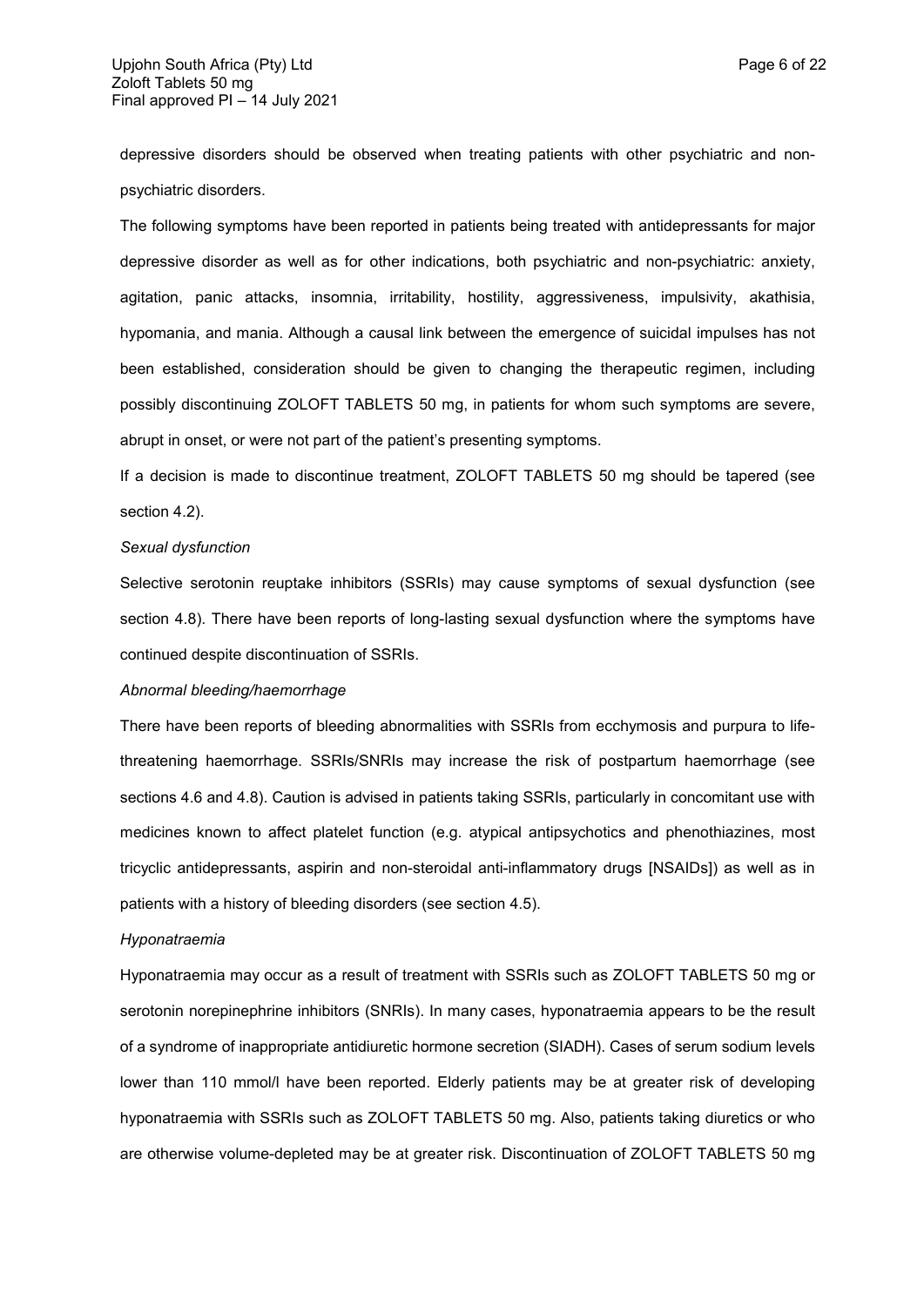should be considered in patients with symptomatic hyponatraemia and appropriate medical intervention should be instituted. Signs and symptoms of hyponatraemia include headache, difficulty concentrating, memory impairment, confusion, weakness and unsteadiness that may lead to falls. Signs and symptoms associated with more severe and/or acute cases have included hallucination, syncope, seizure, coma, respiratory arrest and death.

### *Bone fractures*

Epidemiological studies show an increased risk of bone fractures in patients receiving serotonin reuptake inhibitors (SRIs) including ZOLOFT TABLETS 50 mg. The mechanism leading to this risk is not fully understood.

#### *Use in patients with concomitant illness*

Caution is advisable in using ZOLOFT TABLETS 50 mg in patients with diseases or conditions that could affect metabolism or haemodynamic responses.

ZOLOFT TABLETS 50 mg has not been evaluated or used to any appreciable extent in patients with a recent history of myocardial infarction or unstable heart disease.

## *Use in hepatic impairment*

As might be predicted from its primary site of metabolism, liver impairment can affect the elimination of ZOLOFT TABLETS 50 mg. The elimination half-life of ZOLOFT TABLETS 50 mg is prolonged. The use of ZOLOFT TABLETS 50 mg in patients with liver disease must be avoided (see section 4.3).

### *Use in renal impairment*

In patients with mild to moderate renal impairment (creatinine clearance 30 – 60 mL/min) or severe renal impairment (creatinine clearance < 30 mL/min), multiple dose pharmacokinetics parameters (AUC or Cmax) are modest. ZOLOFT TABLETS 50 mg should not be used in patients with renal impairment (see section 4.3).

### *Uricosuric effect*

ZOLOFT TABLETS 50 mg is associated with a mean decrease in serum uric acid of approximately 7 %. The clinical significance of this uricosuric effect is unknown.

#### *Diabetes/loss of glycaemic control*

Cases of new onset diabetes mellitus have been reported in patients receiving SSRIs including ZOLOFT TABLETS 50 mg. Loss of glycaemic control including both hyperglycaemia and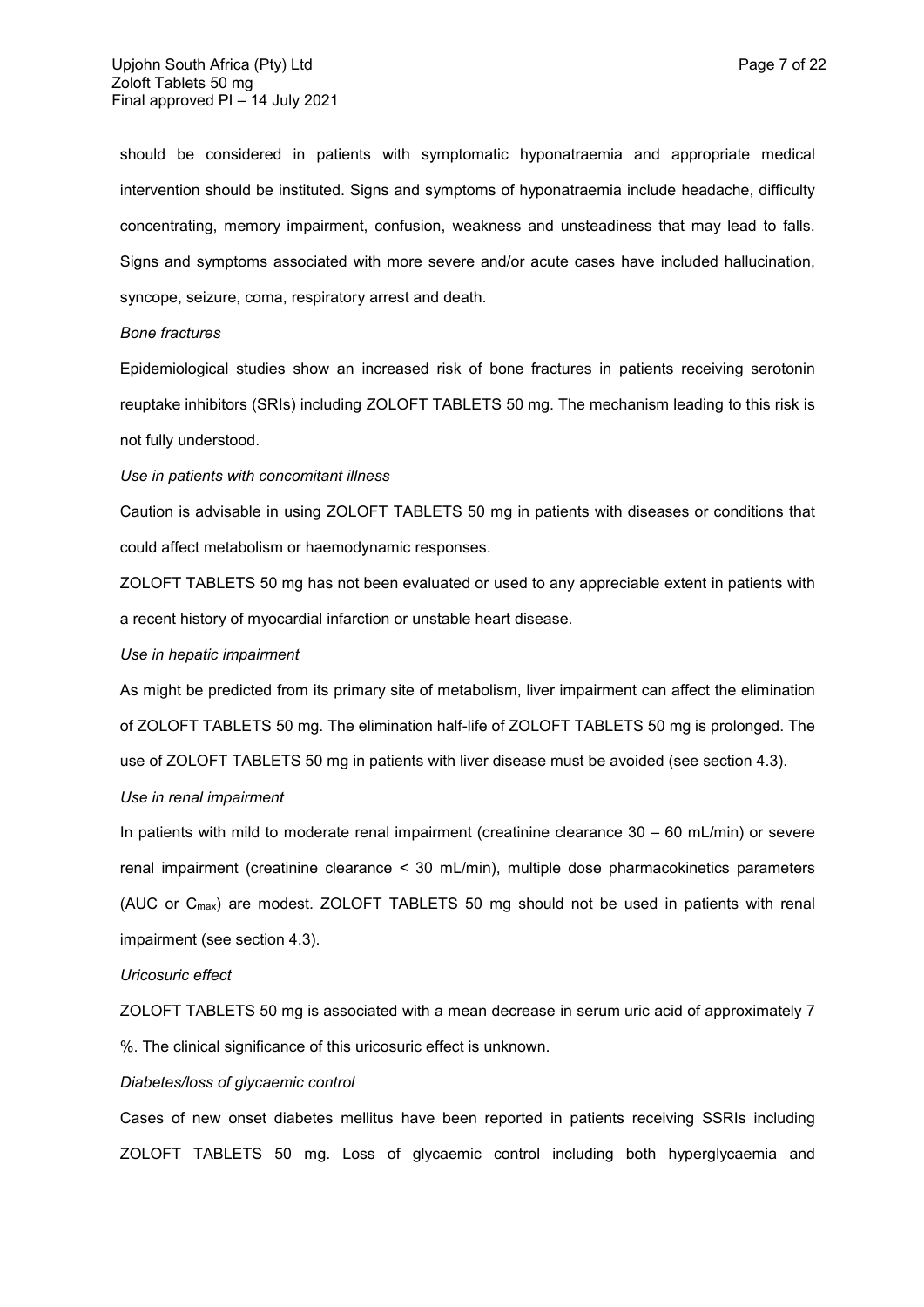hypoglycaemia has also been reported in patients with and without pre-existing diabetes. Patients should therefore be monitored for signs and symptoms of glucose fluctuations. Diabetic patients, especially, should have their glycaemic control carefully monitored since their dosage of insulin and/or concomitant oral hypoglycaemic medicine may need to be adjusted.

#### *Laboratory tests*

False-positive urine immunoassay screening tests for benzodiazepines have been reported in patients taking ZOLOFT TABLETS 50 mg. This is due to lack of specificity of the screening tests. False-positive test results may be expected for several days following discontinuation of ZOLOFT TABLETS 50 mg therapy. Confirmatory tests, such as gas chromatography/mass spectrometry, will distinguish ZOLOFT TABLETS 50 mg from benzodiazepines.

#### *Angle-closure glaucoma*

SSRIs including ZOLOFT TABLETS 50 mg may have an effect on pupil size resulting in mydriasis. This mydriatic effect has the potential to narrow the eye angle resulting in increased intraocular pressure and angle-closure glaucoma, especially in patients pre-disposed. ZOLOFT TABLETS 50 mg should therefore be used with caution in patients with angle-closure glaucoma or history of glaucoma*. Weight loss*

Significant weight loss may be an undesirable result of treatment with ZOLOFT TABLETS 50 mg for some patients, approximately  $0.5 - 1.0$  kg weight loss.

## **Paediatric population**

The safety and efficacy of ZOLOFT TABLETS 50 mg have been established in paediatric obsessivecompulsive disorder (OCD) patients aged 13 – 17. Safety and efficacy in the paediatric population other than paediatric patients with OCD have not been established. In clinical trials in major depressive disorder, there were increased reports of hostility and suicide-related adverse events such as suicidal ideation and self-harm (see section 4.3).

## *Withdrawal symptoms*

Abrupt discontinuation of ZOLOFT TABLETS 50 mg may lead to withdrawal symptoms which include dizziness, sweating, nausea, insomnia, tremor, confusion, sensory disturbances, agitation and anxiety.

### **4.5 Interaction with other medicines and other forms of interaction**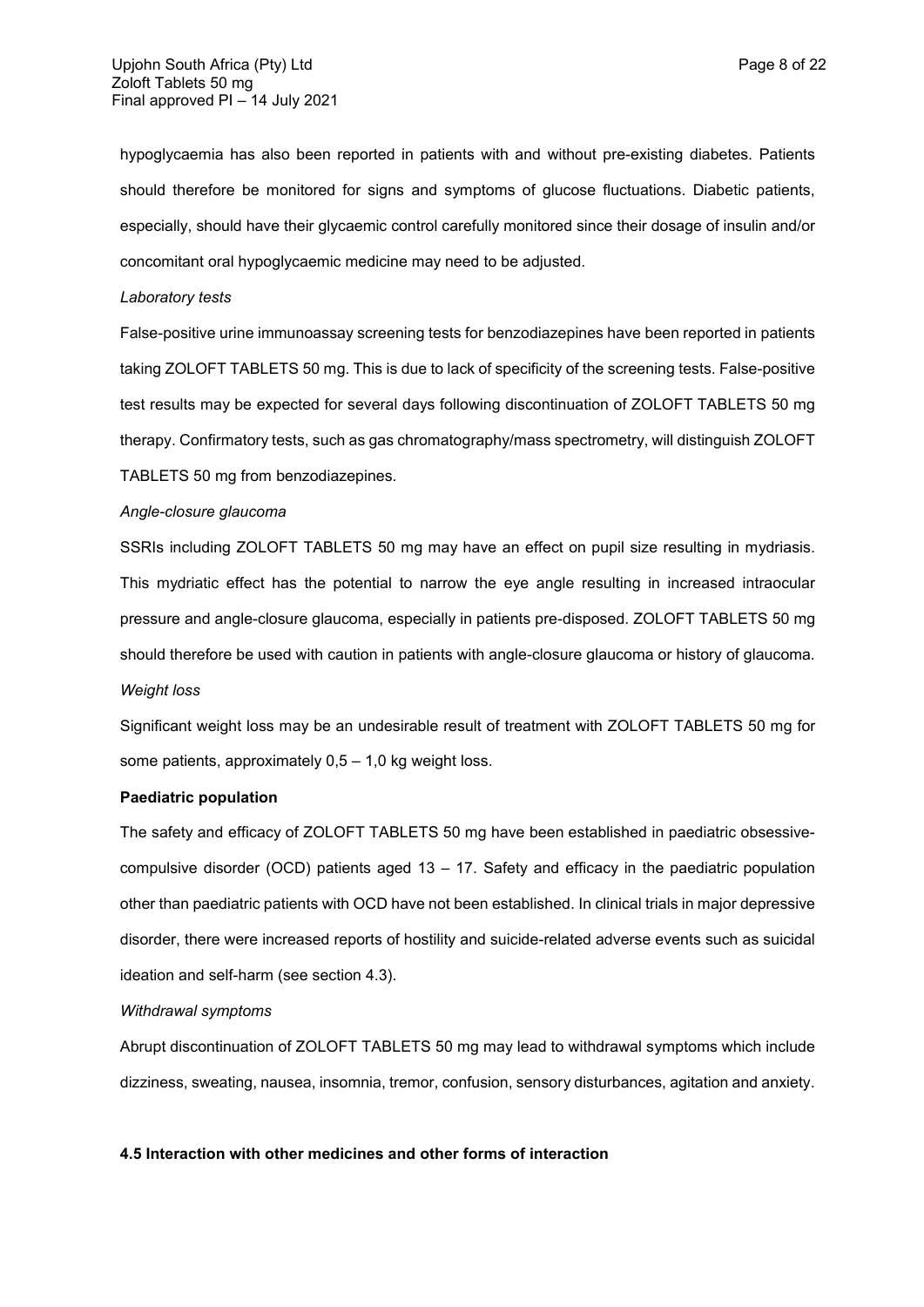## *Monoamine oxidase inhibitors (MAOI)*

The concomitant use of ZOLOFT TABLETS 50 mg with a MAOI is contraindicated (see sections 4.3 and 4.4).

### *Pimozide*

Increased pimozide levels have been demonstrated with ZOLOFT TABLETS 50 mg co-administration but were not associated with any changes in electrocardiogram (ECG). While the mechanism of this interaction is unknown, due to the narrow therapeutic index of pimozide, concomitant administration of ZOLOFT TABLETS 50 mg and pimozide is contraindicated (see section 4.3).

## *Medicines that prolong the QTc interval*

The risk of QTc prolongation and/or ventricular dysrhythmias (e.g. TdP) is increased with concomitant use of other medicines that prolong the QTc interval (e.g. some antipsychotics and antibiotics) (see sections 4.4 and 5.1).

### *CNS depressants and alcohol*

Co-administration of ZOLOFT TABLETS 50 mg (sertraline 200 mg daily) did not potentiate the effects of alcohol, carbamazepine, haloperidol or phenytoin on cognitive and psychomotor performance in healthy subjects. However, the concomitant use of ZOLOFT TABLETS 50 mg and alcohol in depressed patients is not recommended.

#### *Lithium*

It is recommended that plasma lithium levels be monitored following initiation of ZOLOFT TABLETS 50 mg therapy, so that appropriate adjustments to the lithium dose may be made if necessary. Coadministration with lithium may lead to a higher incidence of 5HT-associated side effects, resulting in an increase in tremor relative to placebo, indicating a possible pharmacodynamic interaction. Therefore, caution is recommended when co-administering ZOLOFT TABLETS 50 mg with medicines such as lithium, which may act via serotonergic mechanisms and patients should be appropriately monitored.

## *Phenytoin*

Increased phenytoin concentrations may occur when ZOLOFT TABLETS 50 mg and phenytoin are used concomitantly, especially in patients with other medical conditions and/or those receiving multiple concomitant medications. Plasma phenytoin concentrations should be monitored when ZOLOFT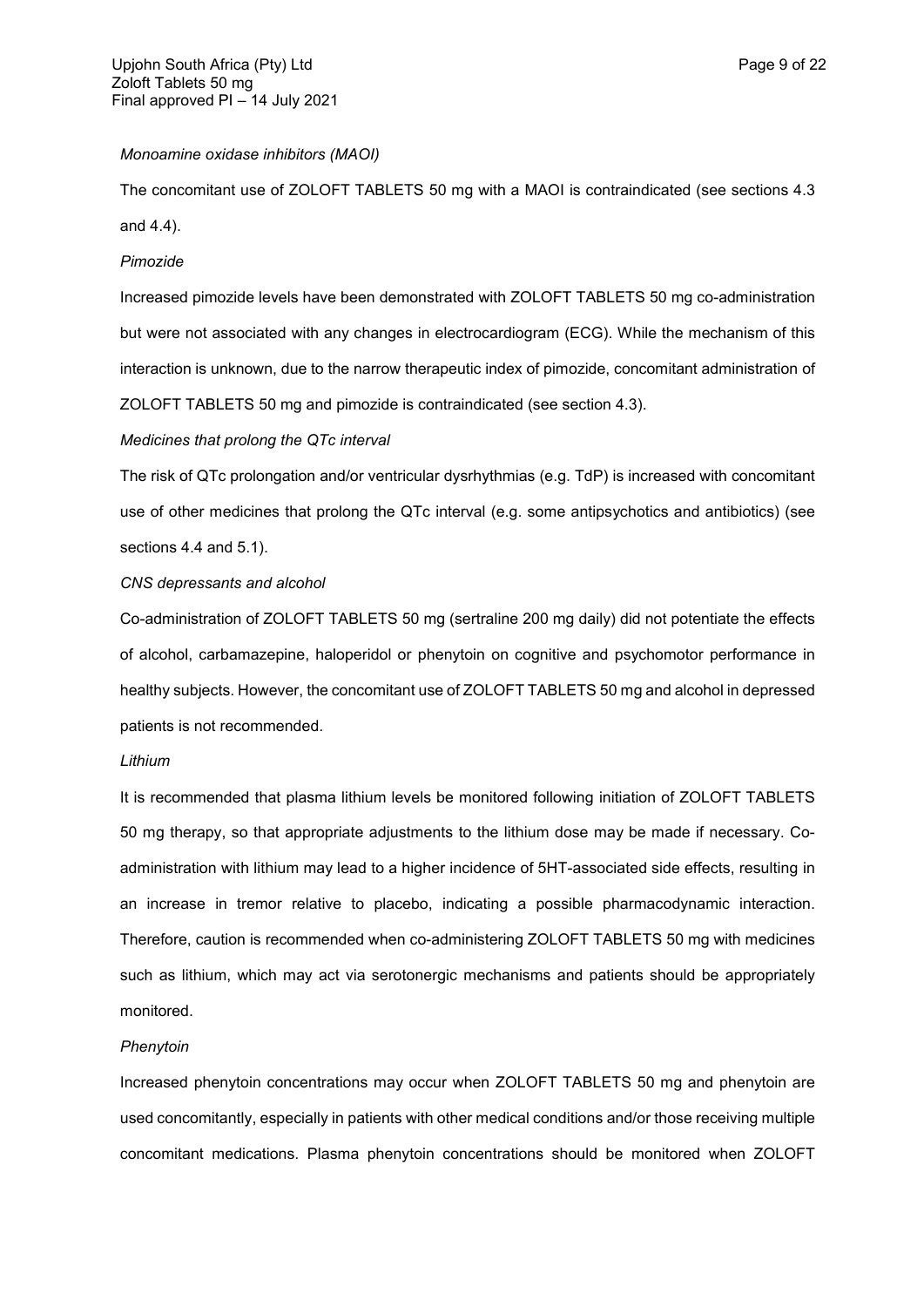TABLETS 50 mg and phenytoin are used concomitantly with appropriate adjustments to the phenytoin dose. In addition, co-administration of phenytoin may cause a reduction of plasma levels of sertraline in ZOLOFT TABLETS 50 mg.

### *Sumatriptan*

There have been post-marketing reports describing patients with weakness, hyperreflexia, incoordination, confusion, anxiety, and agitation following the use of ZOLOFT TABLETS 50 mg and sumatriptan. If concomitant treatment with ZOLOFT TABLETS 50 mg and sumatriptan is clinically warranted, appropriate observation of the patient is advised (see section 4.4 and Other serotonergic medicines below).

#### *Other serotonergic medicines*

Co-administration of ZOLOFT TABLETS 50 mg with other medicines which enhance the effect of serotonergic neurotransmission, such as tryptophan and fentanyl, 5-HT antagonists, or the herbal medicine St. John's Wort (*Hypericum perforatum*) should be undertaken with caution and avoided whenever possible due to the potential for pharmacodynamic interaction (see section 4.4).

### *Protein-bound medicines*

ZOLOFT TABLETS 50 mg is highly bound to serum proteins (98 %) in the range of 20 to 500 ng/mL. However, at up to 300 and 200 ng/mL concentrations, respectively, sertraline and Ndesmethylsertraline as in ZOLOFT TABLETS 50 mg do not alter the plasma protein binding of two other highly protein-bound medicines, viz. warfarin and propranolol. However, in interaction studies with diazepam, tolbutamide and warfarin respectively, ZOLOFT TABLETS 50 mg had no significant effects on the protein binding of the substrate (see Warfarin and Other medicine interactions).

#### *Warfarin*

Co-administration of ZOLOFT 200 mg daily with warfarin resulted in a small but statistically significant increase in INR/prothrombin time. Accordingly, prothrombin time should be carefully monitored when ZOLOFT TABLETS 50 mg therapy is initiated or stopped.

## *Other medicine interactions*

Co-administration of ZOLOFT 200 mg daily with diazepam or tolbutamide resulted in small, statistically significant changes in some pharmacokinetic parameters.

Co-administration with cimetidine caused a substantial decrease in ZOLOFT TABLETS 50 mg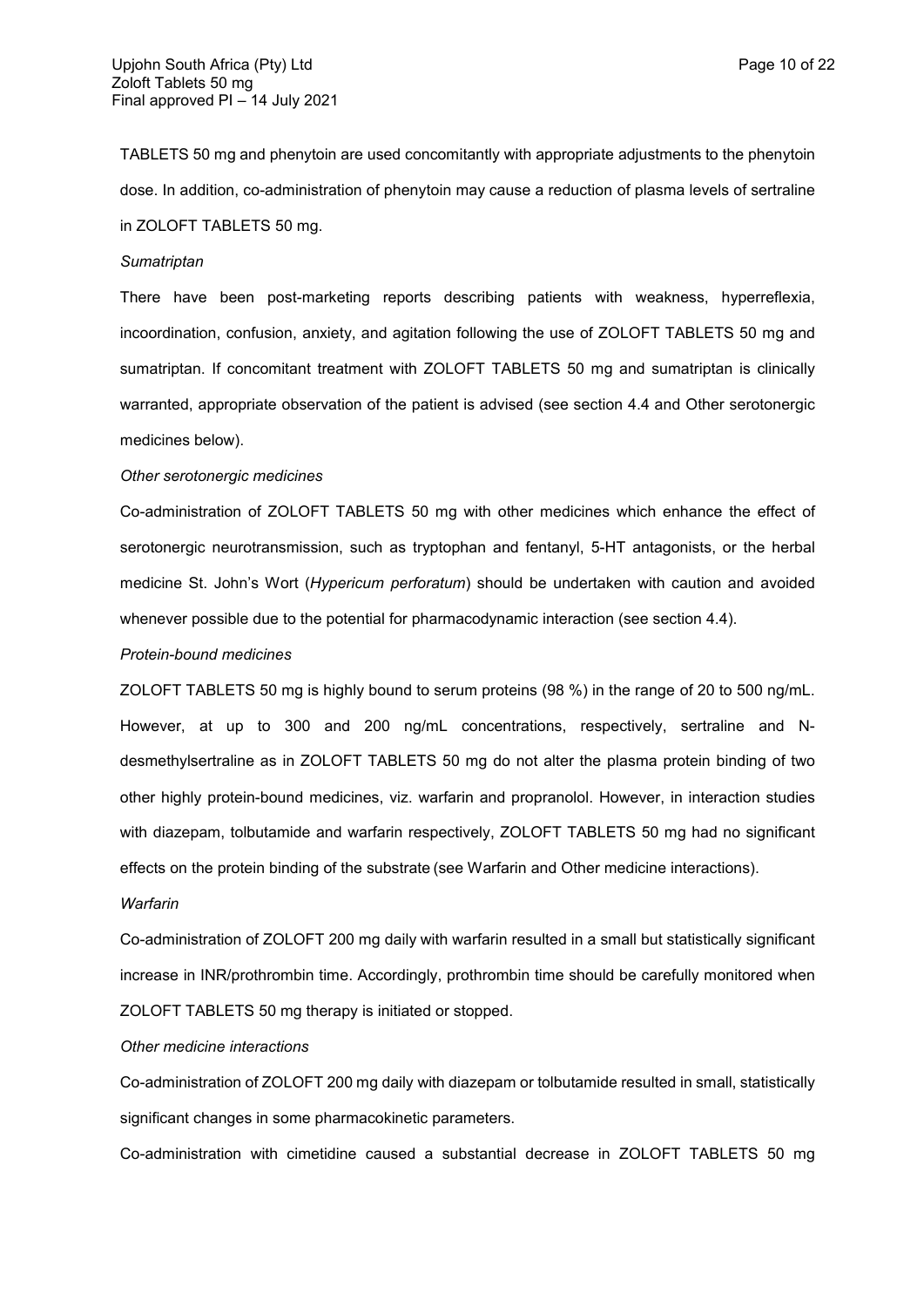clearance. The clinical significance of these changes is unknown.

ZOLOFT TABLETS 50 mg has no effect on the beta-adrenergic blocking ability of atenolol. No interaction of ZOLOFT 200 mg daily was observed with glibenclamide or digoxin.

### *Electroconvulsive therapy (ECT)*

There are no clinical studies establishing the risks or benefits of the combined use of electroconvulsive therapy (ECT) and ZOLOFT TABLETS 50 mg.

## *Medicines metabolised by cytochrome P450 (CYP) 2D6*

There is variability among antidepressants in the extent of clinically important inhibition of the medicine metabolising isoenzyme cytochrome (CYP) 2D6. The clinical significance of this depends on the extent of inhibition and the therapeutic index of the co-administered medicine. CYP 2D6 substrates with a narrow therapeutic index include tricyclic antidepressants (TCAs) and class 1C anti-dysrhythmics such as propafenone and flecainide. In formal interaction studies, chronic dosing with ZOLOFT 50 mg daily showed minimal elevation of steady state desipramine plasma levels (a marker of CYP 2D6 isoenzyme activity).

*Medicines metabolised by other CYP enzymes (CYP 3A3/4, CYP 2C9, CYP 2C19, CYP 1A2) CYP 3A3/4*

Chronic administration of ZOLOFT 200 mg daily does not inhibit the CYP 3A3/4 mediated 6 hydroxylation of endogenous cortisol or the metabolism of carbamazepine. In addition, the chronic administration of ZOLOFT 50 mg daily does not inhibit the CYP 3A3/4 mediated metabolism of alprazolam. The results of these studies suggest that ZOLOFT TABLETS 50 mg is not a clinically relevant inhibitor of CYP 3A3/4.

### *CYP 2C9*

The apparent lack of clinically significant effects of the chronic administration of ZOLOFT 200 mg daily on plasma concentrations of tolbutamide, phenytoin and warfarin suggest that ZOLOFT TABLETS 50 mg is not a clinically relevant inhibitor of CYP 2C9 (see Other medicine interactions, Phenytoin and Warfarin).

### *CYP 2C19*

The apparent lack of clinically significant effects of the chronic administration of ZOLOFT 200 mg daily on plasma concentrations of diazepam suggests that ZOLOFT TABLETS 50 mg is not a clinically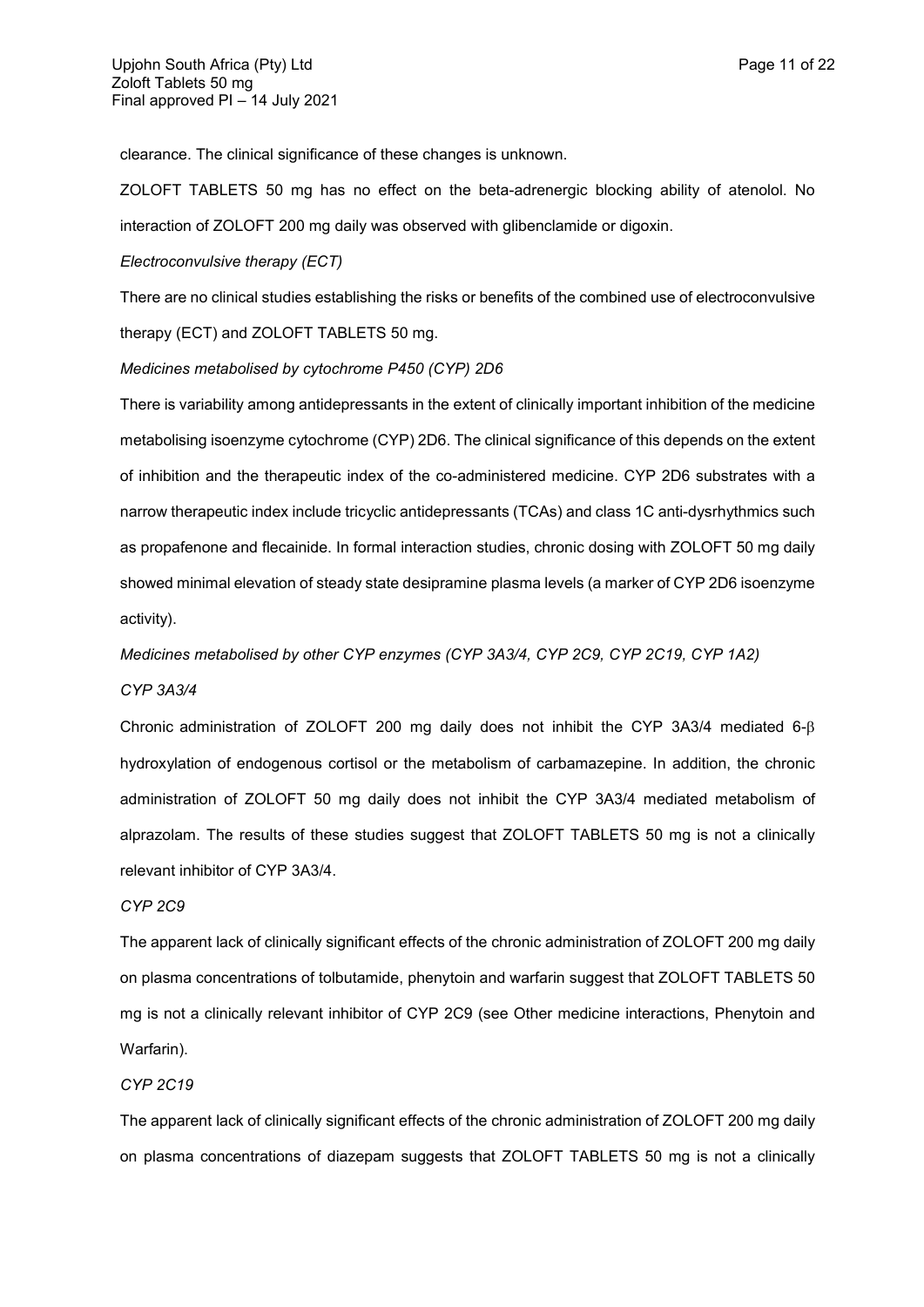relevant inhibitor of CYP 2C19 (see Other medicine interactions).

*CYP 1A2*

*In vitro* studies indicate that ZOLOFT TABLETS 50 mg has little or no potential to inhibit CYP 1A2.

# **4.6 Fertility, pregnancy and lactation**

# **Women of childbearing potential**

Women of childbearing potential should employ an adequate method of contraception if taking ZOLOFT TABLETS 50 mg (see section 4.3).

# **Pregnancy**

The safety of ZOLOFT TABLETS 50 mg during pregnancy and lactation has not been established.

Observational data indicate an increased risk (less than 2-fold) of postpartum haemorrhage following

SSRI/SNRI exposure within the month prior to birth (see sections 4.4 and 4.8).

# **Breastfeeding**

Women using ZOLOFT TABLETS 50 mg should not breastfeed their infants.

# **Fertility**

There is no clinical trial data on fertility. In animal studies, no effect on fertility parameters was observed.

# **4.7 Effects on ability to drive and use machines**

ZOLOFT TABLETS 50 mg does not cause sedation and does not interfere with psychomotor performance but may cause hypomania.

Patients should be cautioned when driving a car or operating machinery until they know how ZOLOFT TABLETS 50 mg affects them.

# **4.8 Undesirable effects**

## *Tabulated summary of adverse reactions*

The adverse event terms in clinical studies were categorised utilising the incidence rate as follows: Very common ( $\geq 1/10$ ); common ( $\geq 1/100$  to < 1/10); uncommon ( $\geq 1/1$  000 to < 1/100); rare ( $\geq 1/10$ 000 to  $<$  1/1 000); very rare  $(<$  1/10 000); not known (cannot be estimated from the available data).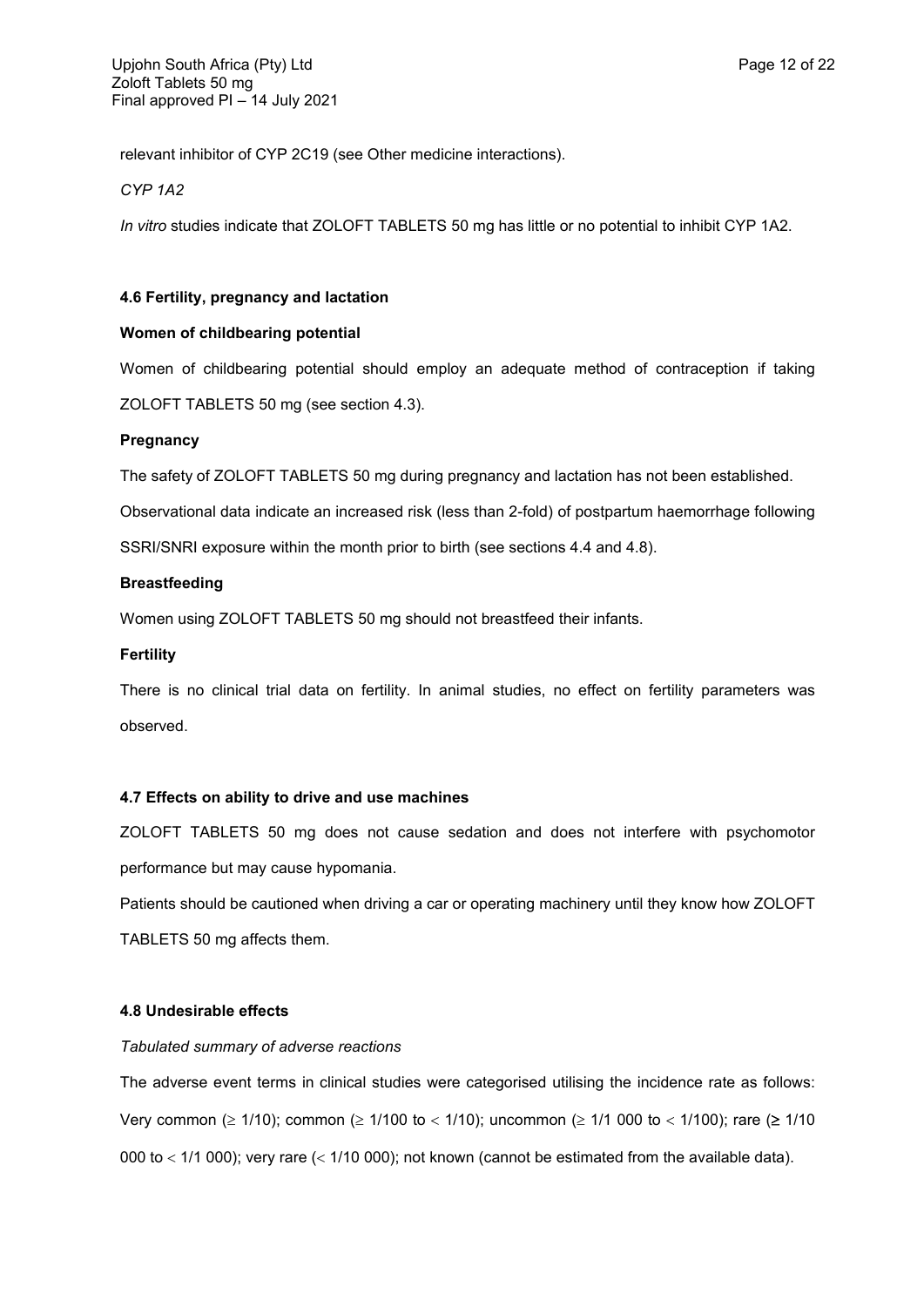| <b>MedDRA System organ class</b> | <b>Frequency</b> | <b>Adverse reactions</b>                      |
|----------------------------------|------------------|-----------------------------------------------|
| Infections and infestations      | Common           | Pharyngitis                                   |
|                                  | Uncommon         | Upper respiratory tract infection, rhinitis   |
|                                  | Rare             | Diverticulitis, gastroenteritis, otitis media |
| Neoplasms benign, malignant      | Rare             | Neoplasm                                      |
| and unspecified (including       |                  |                                               |
| cysts and polyps)                |                  |                                               |
| Blood and lymphatic system       | Rare             | Lymphadenopathy                               |
| disorders                        |                  |                                               |
| Immune system disorders          | Rare             | Allergic reaction, allergy                    |
| Metabolism and nutrition         | Common           | Anorexia, decreased appetite                  |
| disorders                        | Rare             | Hypercholesterolaemia                         |
| Psychiatric disorders            | Very common      | Insomnia                                      |
|                                  | Common           | Depersonalisation, nervousness, suicidal      |
|                                  |                  | ideation/behaviour, suicide attempts          |
|                                  | Uncommon         | Apathy, abnormal thinking                     |
|                                  | Rare             | Paroniria, psychosis, conversion disorder,    |
|                                  |                  | medicine dependence, paranoia, sleep walking, |
|                                  |                  | premature ejaculation                         |
| Nervous system disorders         | Very common      | Dizziness, somnolence                         |
|                                  | Common           | Tremor, dysgeusia, disturbance in attention   |
|                                  | Uncommon         | Abnormal coordination, amnesia, speech        |
|                                  |                  | disorder, postural dizziness                  |
|                                  | Rare             | Choreoathetosis, dyskinesia, hyperaesthesia,  |
|                                  |                  | sensory disturbance                           |
|                                  | Not known        | Psychomotor restlessness (see section 4.4)    |
| Eye disorders                    | Common           | Abnormal vision, visual disturbance           |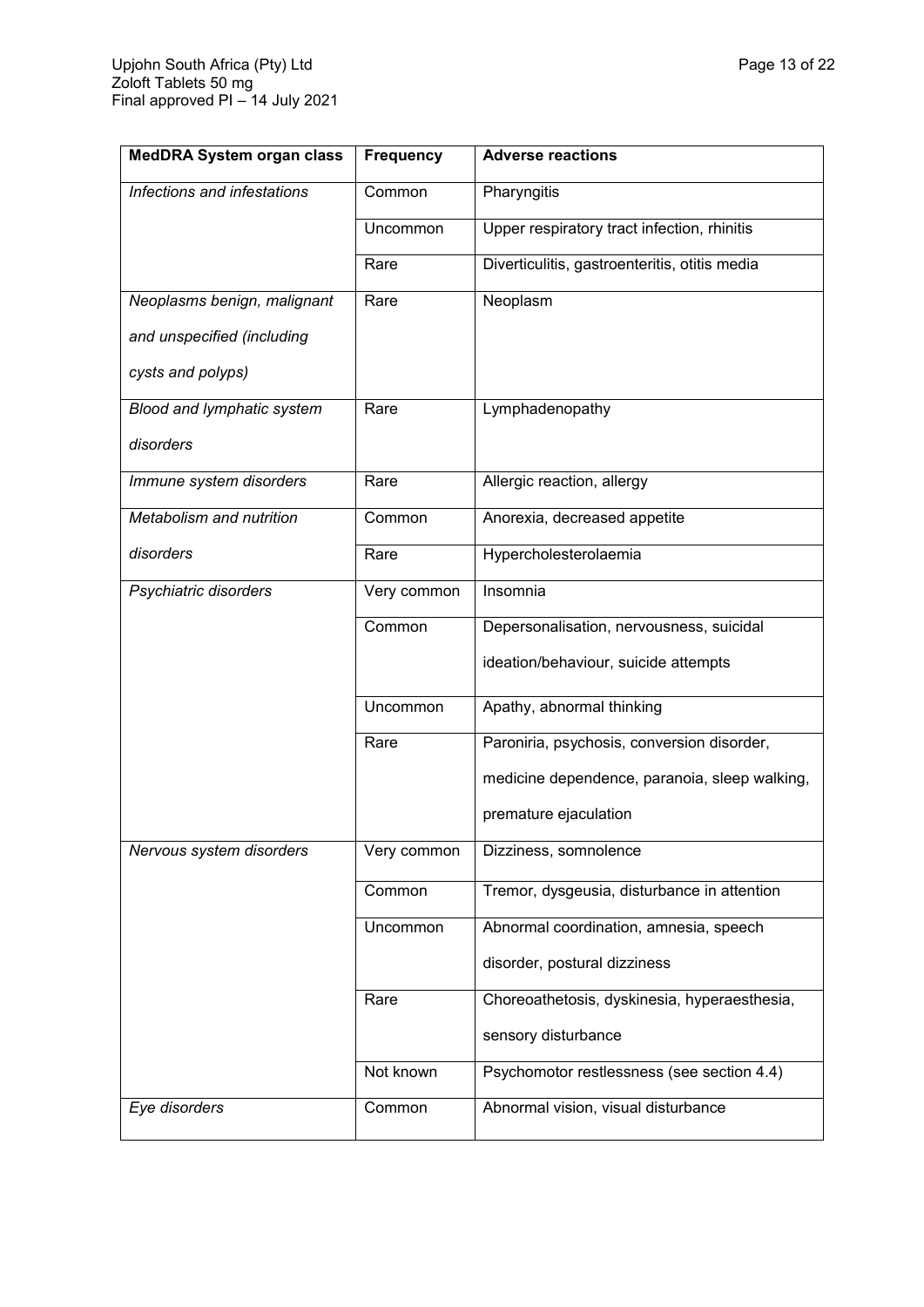|                                | Rare        | Glaucoma, lacrimal disorder, scotoma, diplopia,     |
|--------------------------------|-------------|-----------------------------------------------------|
|                                |             | photophobia, hyphaemia                              |
|                                | Not known   | Unequal pupils                                      |
| Ear and labyrinth disorders    | Uncommon    | Ear pain                                            |
| Cardiac disorders              | Rare        | Myocardial infarction, bradycardia, cardiac         |
|                                |             | disorder                                            |
| Vascular disorders             | Uncommon    | Flushing                                            |
|                                | Rare        | Peripheral ischaemia, haematuria, abnormal          |
|                                |             | bleeding (such as gastrointestinal bleeding)        |
| Respiratory, thoracic and      | Uncommon    | Dyspnoea                                            |
| mediastinal disorders          | Rare        | Laryngospasm, hyperventilation,                     |
|                                |             | hypoventilation, stridor, dysphonia, hiccups        |
|                                | Not known   | Interstitial lung disease                           |
| Gastrointestinal disorders     | Very common | Diarrhoea/loose stools, dry mouth, nausea           |
|                                | Common      | Dyspepsia, flatulence                               |
|                                | Uncommon    | Oesophagitis, dysphagia, haemorrhoids,              |
|                                |             | salivary hypersecretion, tongue disorder,           |
|                                |             | eructation                                          |
|                                | Rare        | Melaena, haematochezia, stomatitis, tongue          |
|                                |             | ulceration, tooth disorder, glossitis, mouth        |
|                                |             | ulceration                                          |
| <b>Hepatobiliary disorders</b> | Rare        | Abnormal hepatic function, serious liver events     |
|                                |             | (including hepatitis, jaundice and hepatic failure) |
| Skin and subcutaneous tissue   | Common      | Hyperhidrosis                                       |
| disorders                      | Uncommon    | Cold sweat, dry skin                                |
|                                | Rare        | Dermatitis, bullous dermatitis, follicular rash,    |
|                                |             | abnormal hair texture, abnormal skin odour          |
| Musculoskeletal and            | Common      | Myalgia                                             |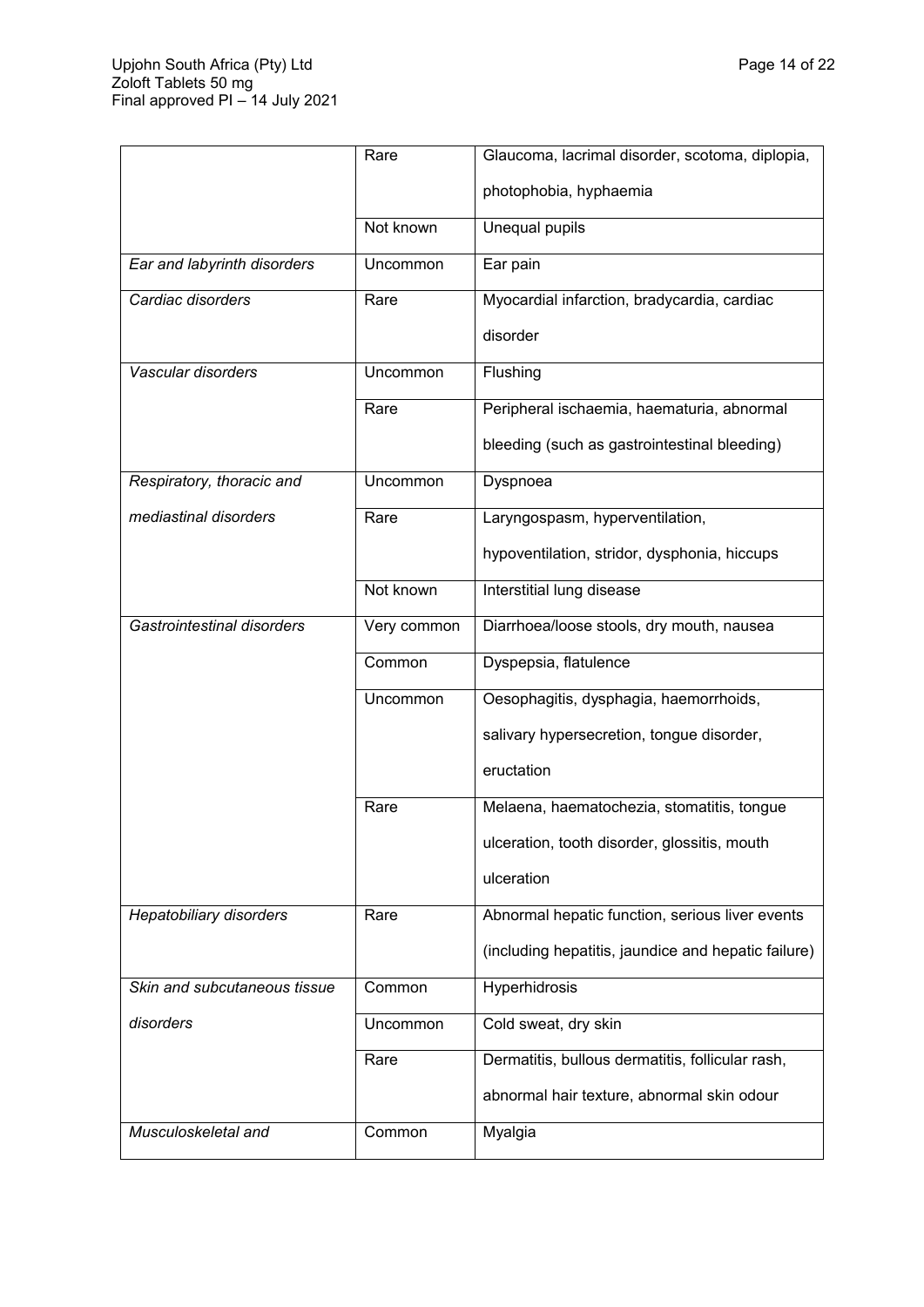| connective tissue disorders    | Uncommon    | Muscle cramps, osteoarthritis, muscular            |
|--------------------------------|-------------|----------------------------------------------------|
|                                |             | weakness, back pain, muscle twitching              |
|                                | Rare        | Bone disorder                                      |
| Renal and urinary disorders    | Uncommon    | Nocturia, polyuria, pollakiuria, micturition       |
|                                |             | disorder                                           |
|                                | Rare        | Oliguria, urinary hesitation                       |
| Reproductive system and        | Very common | Ejaculation failure                                |
| breast disorders               | Common      | Ejaculation disorder, erectile dysfunction, sexual |
|                                |             | dysfunction (see section 4.4)                      |
|                                | Uncommon    | Vaginal haemorrhage, female sexual                 |
|                                |             | dysfunction (see section 4.4)                      |
|                                | Rare        | Menorrhagia, atrophic vulvovaginitis,              |
|                                |             | balanoposthitis, genital discharge                 |
| General disorders and          | Uncommon    | Chills, thirst                                     |
| administration site conditions | Rare        | Hernia, decreased medicine tolerance               |
| Investigations                 | Rare        | Abnormal semen                                     |
| Injury, poisoning and          | Rare        | Injury                                             |
| procedural complications       |             |                                                    |
| Surgical and medical           | Rare        | Vasodilation procedure                             |
| procedures                     |             |                                                    |
| Other                          | Rare        | Symptoms following the discontinuation of          |
|                                |             | ZOLOFT TABLETS 50 mg have been reported            |
|                                |             | and included agitation, anxiety, dizziness,        |
|                                |             | headache, nausea, paraesthesia                     |

**Post-marketing side effects**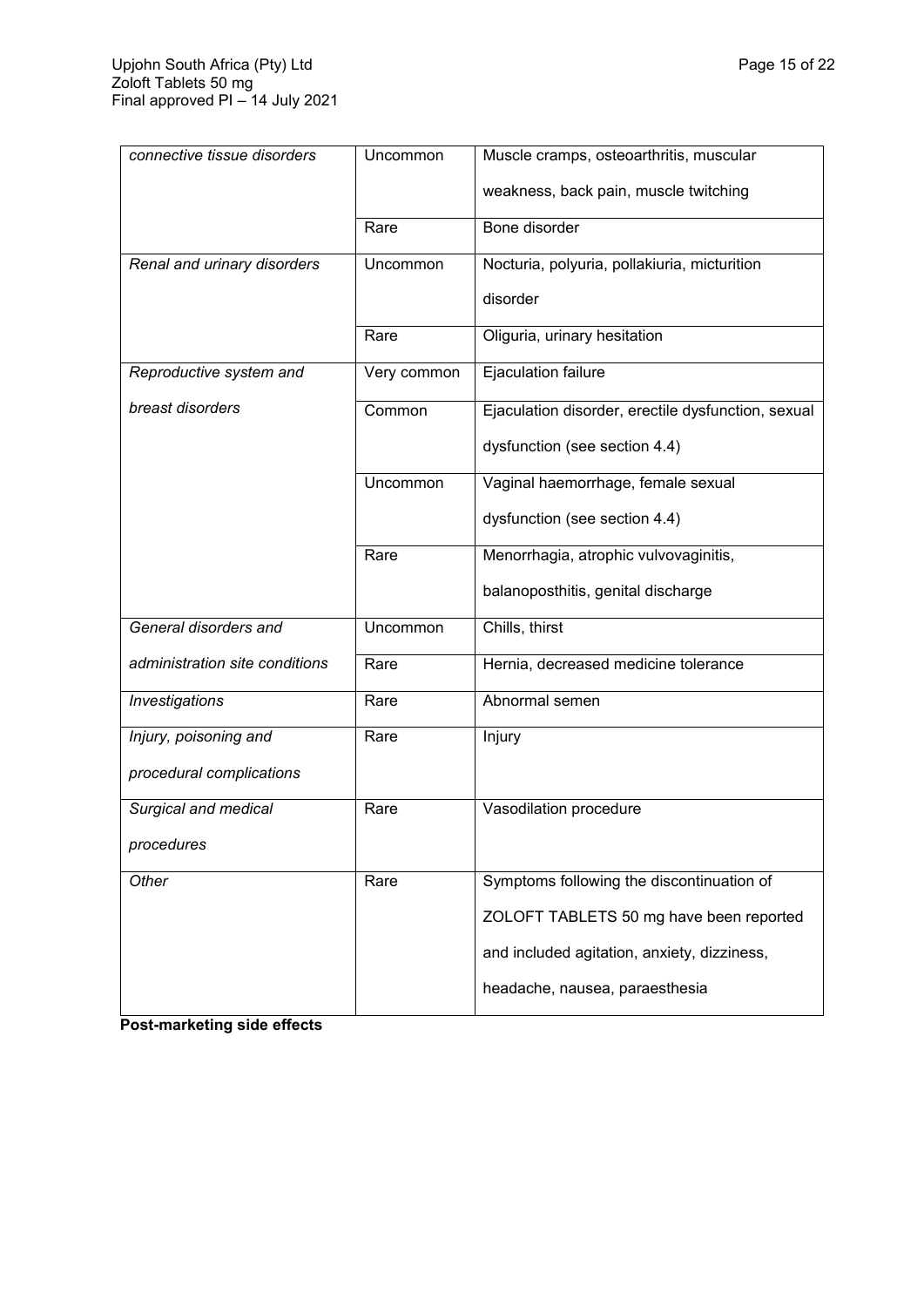| <b>MedDRA System organ class</b> | <b>Adverse reactions</b>                                         |  |
|----------------------------------|------------------------------------------------------------------|--|
| Blood and lymphatic system       | Thrombocytopenia, leukopenia, abnormal platelet function test    |  |
| disorders                        |                                                                  |  |
| Immune system disorders          | Hypersensitivity, anaphylactoid reaction                         |  |
| <b>Endocrine disorders</b>       | Inappropriate antidiuretic hormone secretion,                    |  |
|                                  | hyperprolactinaemia, hypothyroidism                              |  |
| Metabolism and nutrition         | Increased appetite, diabetes mellitus, hyponatremia,             |  |
| disorders                        | hypoglycaemia, hyperglycaemia                                    |  |
| Psychiatric disorders            | Depressive symptoms, depression, anxiety, agitation, bruxism,    |  |
|                                  | nightmare, decreased libido, hallucination, aggression,          |  |
|                                  | confusional state, euphoric mood, psychotic disorder             |  |
| Nervous system disorders         | Headache, paraesthesia, syncope, movement disorders              |  |
|                                  | (including extrapyramidal symptoms such as hyperkinesia,         |  |
|                                  | hypertonia, dystonia, teeth grinding or gait abnormalities),     |  |
|                                  | involuntary muscle contractions, hypoaesthesia, hyperkinesia,    |  |
|                                  | migraine.                                                        |  |
|                                  | Also reported were signs and symptoms associated with            |  |
|                                  | Serotonin Syndrome or Neuroleptic Malignant Syndrome: In         |  |
|                                  | some cases associated with concomitant use of serotonergic       |  |
|                                  | medicines that included agitation, confusion, diaphoresis,       |  |
|                                  | diarrhoea, fever, hypertension, rigidity, and tachycardia, coma, |  |
|                                  | convulsion, dystonia, akathisia                                  |  |
| Eye disorders                    | Visual impairment, mydriasis, periorbital oedema                 |  |
| Ear and labyrinth disorders      | <b>Tinnitus</b>                                                  |  |
| Cardiac disorders                | Palpitations, tachycardia, Torsade de Pointes, QTc prolongation, |  |
|                                  | increased blood cholesterol                                      |  |
| Vascular disorders               | Hot flush, haemorrhage, hypertension, cerebral vasoconstriction  |  |
|                                  | (including reversible cerebral vasoconstriction syndrome and     |  |
|                                  | Call-Fleming syndrome)                                           |  |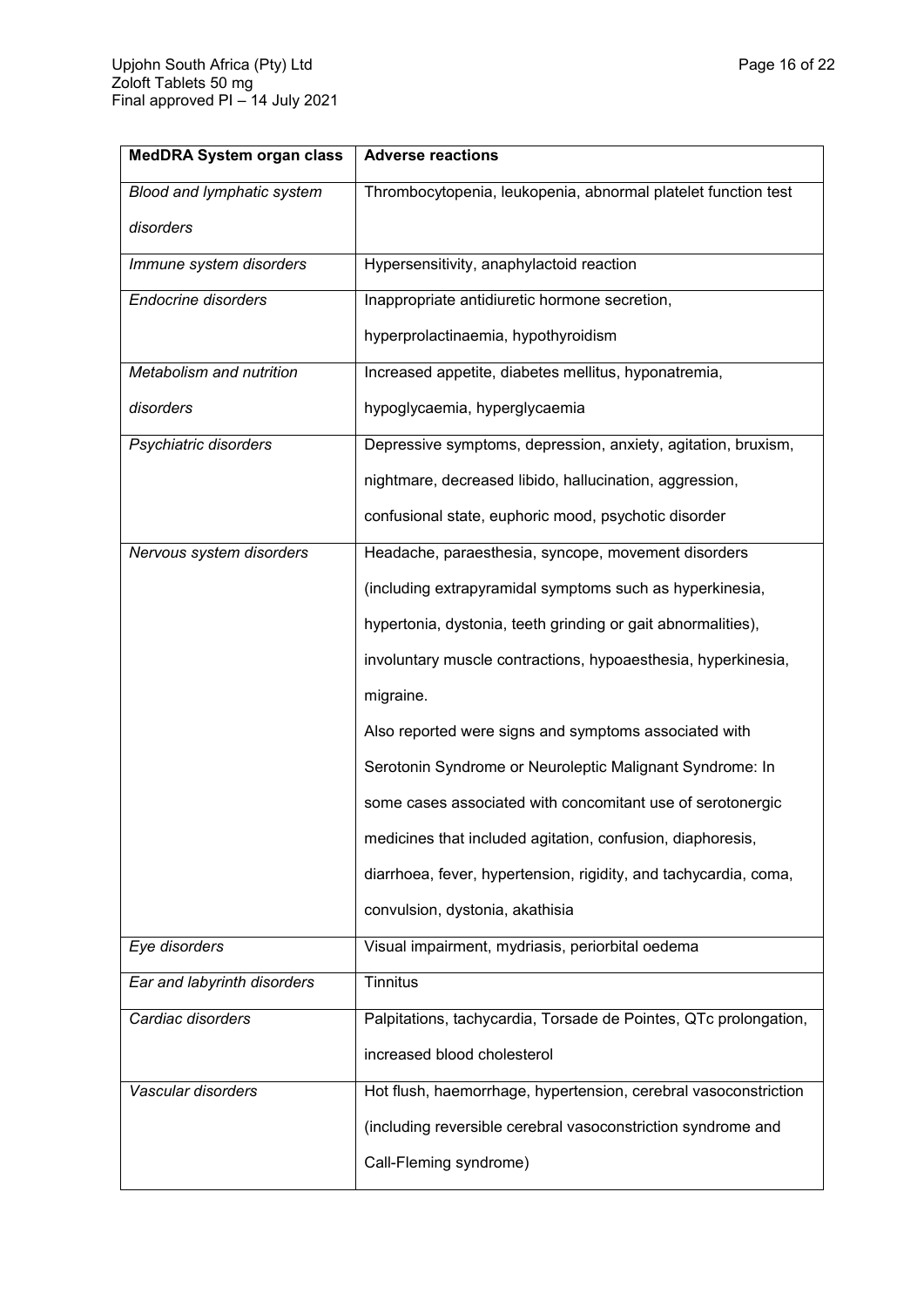| Respiratory, thoracic and      | Yawning, bronchospasm, epistaxis                                     |
|--------------------------------|----------------------------------------------------------------------|
| mediastinal disorders          |                                                                      |
| Gastrointestinal disorders     | Vomiting, constipation, abdominal pain, gastrointestinal             |
|                                | haemorrhage, pancreatitis                                            |
| <b>Hepatobiliary disorders</b> | Increased alanine aminotransferase, increased aspartate              |
|                                | aminotransferase, liver injury                                       |
| Skin and subcutaneous tissue   | Rash, urticaria, purpura, pruritus, alopecia, rare reports of severe |
| disorders                      | cutaneous adverse reactions (SCAR) e.g. toxic epidermal              |
|                                | necrolysis, Stevens-Johnson syndrome, angioedema, exfoliative        |
|                                | rash, photosensitivity skin reaction                                 |
| Musculoskeletal and            | Arthralgia, muscle spasms, rhabdomyolysis, trismus                   |
| connective tissue disorders    |                                                                      |
| Renal and urinary disorders    | Urinary retention, haematuria, urinary incontinence, enuresis        |
| Reproductive system and        | Irregular menstruation, priapism, galactorrhoea, gynaecomastia,      |
| breast disorders               | postpartum haemorrhage*                                              |
| General disorders and          | Chest pain, malaise, pyrexia, asthenia, fatigue, gait disturbance,   |
| administration site conditions | peripheral oedema, face oedema, medicine withdrawal syndrome         |
| Investigations                 | Increased weight, decreased weight, abnormal clinical laboratory     |
|                                | results                                                              |
| Injury, poisoning and          | Fracture                                                             |
| procedural complications       |                                                                      |

\* This event has been reported for the therapeutic class of SSRIs/SNRIs (see sections 4.4 and 4.6).

# *Reporting of suspected adverse reactions*

Reporting suspected adverse reactions after authorisation of the medicine is important. It allows continued monitoring of the benefit/risk balance of the medicine. Health care providers are asked to report any suspected adverse reactions to SAHPRA via the "**6.04 Adverse Drug Reactions Reporting**  Form", found online under SAHPRA's publications:<https://www.sahpra.org.za/Publications/Index/8>.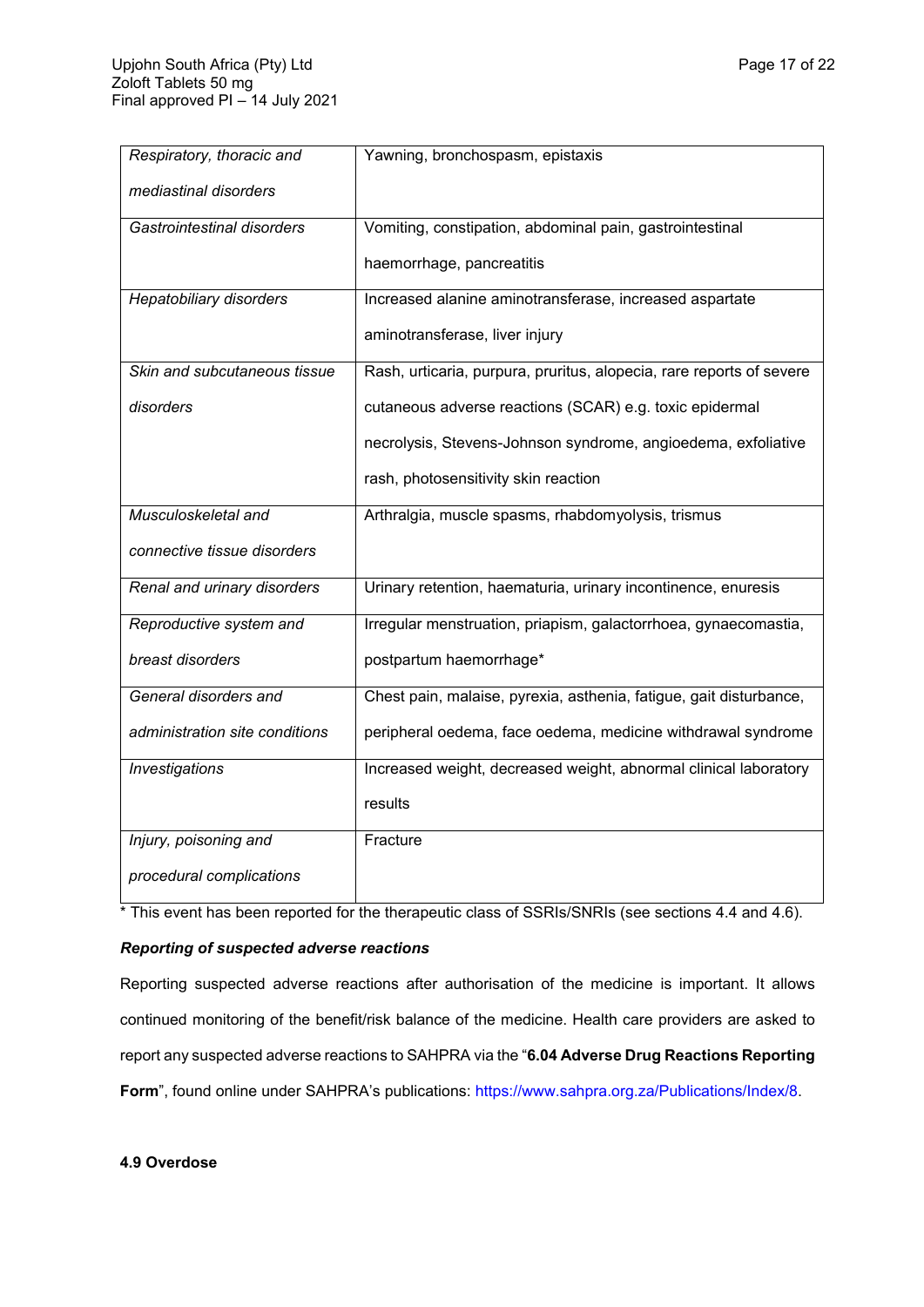On the evidence available, ZOLOFT TABLETS 50 mg has a wide margin of safety in overdose. Deaths have been reported involving overdoses of ZOLOFT TABLETS 50 mg, primarily in combination with other medicines and/or alcohol. Therefore, any overdosage should be treated aggressively.

Symptoms of overdose include serotonin-mediated side effects such as electrocardiogram QT prolonged, TdP (see sections 4.4, 4.5 and 5.1), somnolence, gastrointestinal disturbances (such as nausea and vomiting), tachycardia, tremor, agitation and dizziness. Less frequently reported was coma.

No specific therapy is recommended and there are no specific antidotes to ZOLOFT TABLETS 50 mg. Establish and maintain an airway, ensure adequate oxygenation and ventilation. Activated charcoal, which may be used with sorbitol, a cathartic, should be considered for the induction of emesis or lavage in treating overdosage. Induction of emesis is not recommended. Monitoring of cardiac and vital signs is recommended, along with general symptomatic and supportive measures. Due to the large volume of distribution of ZOLOFT TABLETS 50 mg, forced diuresis, dialysis, haemoperfusion, and exchange transfusion are unlikely to be of benefit.

### **5. PHARMACOLOGICAL PROPERTIES**

#### **5.1 Pharmacodynamic properties**

Category and class: A 1.2 Psychoanaleptics (antidepressants)

### *Mechanism of action*

Sertraline is a selective serotonin re-uptake inhibitor. The mechanism of action of sertraline is presumed to be linked to the inhibition of central nervous system neuronal uptake of serotonin (5HT). Sertraline blocks the uptake of serotonin into human platelets. Sertraline has been shown to be a specific inhibitor of neuronal serotonin re-uptake and has only very weak effects on the norepinephrine (noradrenaline) and dopamine neuronal re-uptake.

Sertraline does not enhance catecholaminergic activity and it has no affinity for cholinergic, serotonergic (5HT<sub>1A</sub>, 5HT<sub>1B</sub>, 5HT<sub>2</sub>), dopaminergic, adrenergic (alpha<sub>1</sub>, alpha<sub>2</sub>, beta) histaminergic, GABA or benzodiazepine receptors.

The chronic administration of sertraline in animals was associated with downregulation of brain norepinephrine (noradrenaline) receptors.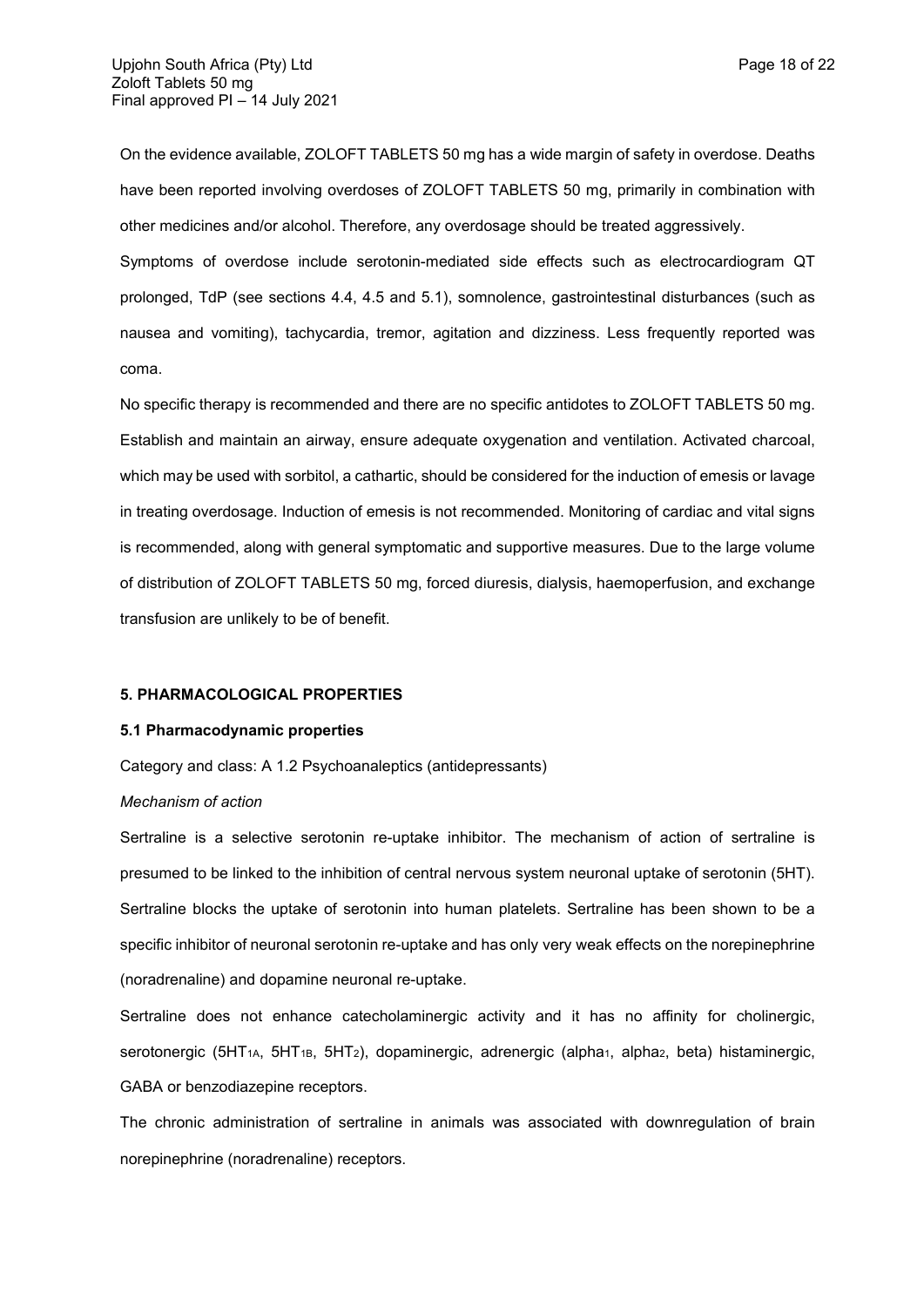### *Cardiac electrophysiology*

In a dedicated thorough QTc study, conducted at steady-state at supratherapeutic exposures in healthy volunteers (treated with 400 mg/day, twice the maximum recommended daily dose), the upper bound of the 2-sided 90 % CI for the time matched Least Square mean difference of QTcF between sertraline and placebo (11,666 msec) was greater than the predefined threshold of 10 msec at the 4-hour post dose time point. Exposure-response analysis indicated a relationship between QTcF and sertraline plasma concentrations  $[0,036$  msec/(ng/mL);  $p < 0,0001$  (see sections 4.4, 4.5, 4.8 and 4.9).

## **5.2 Pharmacokinetic properties**

Sertraline exhibits dose proportional pharmacokinetics over the range 50 – 200 mg. After oral administration over the range of 50 to 200 mg once daily for 14 days, mean peak blood levels were reached at 4,5 – 8,4 hours post dose. The average terminal plasma half-life is about 26 hours. Steady state plasma levels are reached after approximately one week of once daily dosing. Approximately 98 % of the circulating medicine is bound to plasma proteins. Consistent with the terminal elimination halflife, there is approximately two-fold accumulation with repeated dosing as compared to a single dose. Sertraline undergoes extensive first pass hepatic metabolism. Both *in vitro* biochemical and *in vivo* pharmacological testing have shown the principal metabolite, N-desmethylsertraline, to have significantly less clinical activity. Both sertraline and N-desmethylsertraline are extensively metabolised with only a small amount  $($  < 0,2  $\%)$  of unchanged sertraline excreted in urine. About 40 – 45  $\%$  of the dose administered radioactively was recovered in the urine and a similar amount in the faeces, including 12 – 14 % unchanged sertraline. The terminal elimination half-life of N-desmethylsertraline is approximately 62 to 104 hours. Desmethylsertraline exhibits time related dose dependent increases in AUC,  $C_{\text{max}}$  and  $C_{\text{min}}$  with a 5 to 9-fold increase in their parameters between day 1 and day 14.

# *Protein binding*

Sertraline is highly bound to serum proteins (98 %) in the range of 20 to 500 ng/mL.

*Age*

Sertraline plasma clearance in elderly patients is approximately 40 % lower than in younger (25 to 32 year-old) individuals. Steady state, therefore, should be achieved after 2 to 3 weeks in older patients. There is a decreased clearance of desmethylsertraline in older males, but not in older females.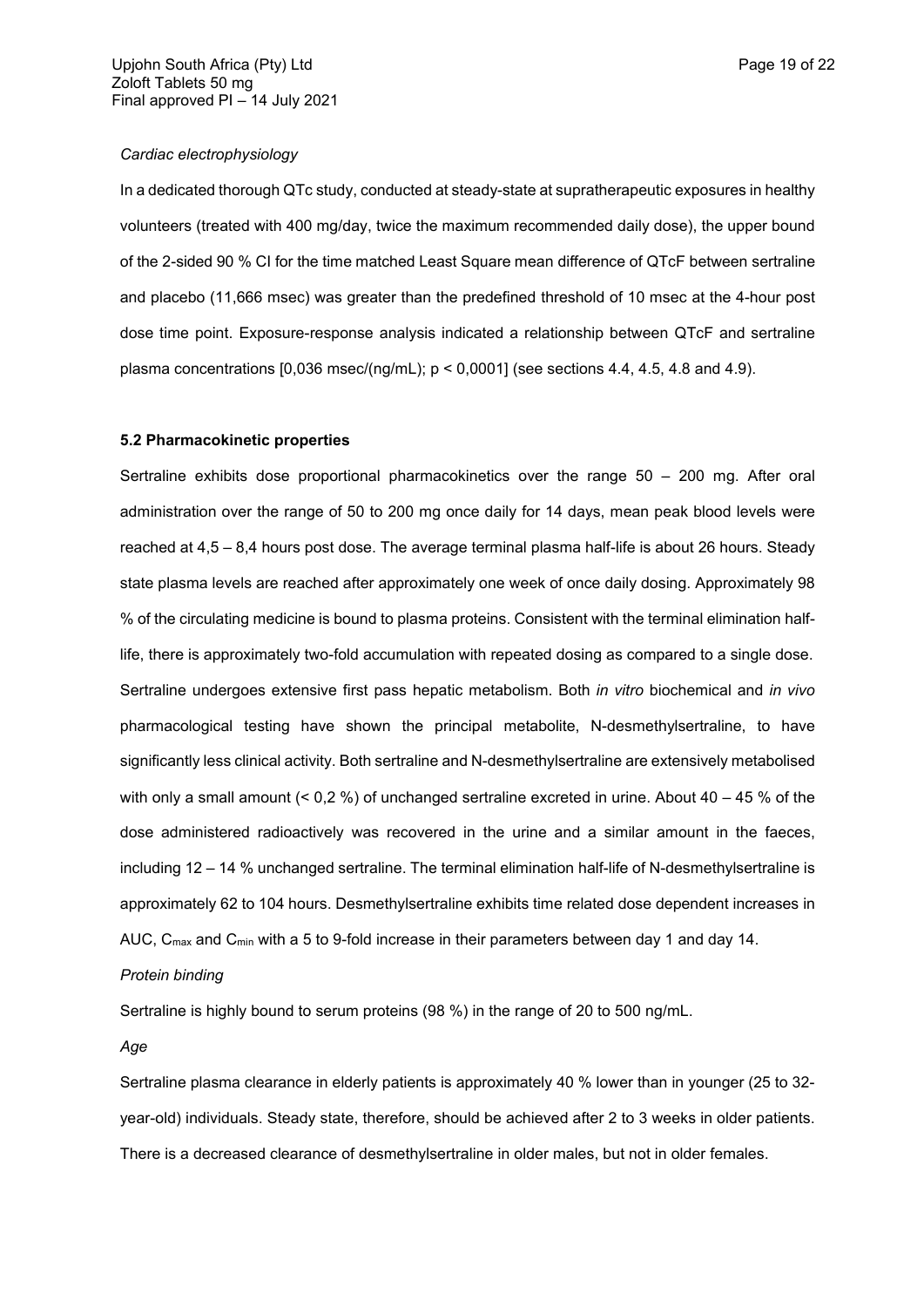The pharmacokinetics profile in adolescents is not significantly different from that in adults between 18 and 65 years. The mean half-life of sertraline for young men and women ranges from 22 – 36 hours. The pharmacokinetics of sertraline in paediatric obsessive-compulsive disorder (OCD) patients have been shown to be comparable to adults (although paediatric patients metabolise sertraline faster). However, lower doses may be advisable in paediatric patients given their lower body weights (especially 6 – 12 years), in order to avoid excessive plasma levels.

# *Liver disease*

The metabolism of sertraline is delayed in patients with impaired liver function (see section 4.3).

## **6. PHARMACEUTICAL PARTICULARS**

## **6.1 List of excipients**

*Tablet core*

Calcium hydrogen phosphate

Hydroxypropylcellulose

Magnesium stearate

Microcrystalline cellulose

Sodium starch glycollate

*Tablet coat*

Methylhydroxypropyl cellulose (E464)

Polyethylene glycol

Polysorbate

Titanium dioxide (E171)

## **6.2 Incompatibilities**

Not applicable.

# **6.3 Shelf life**

36 months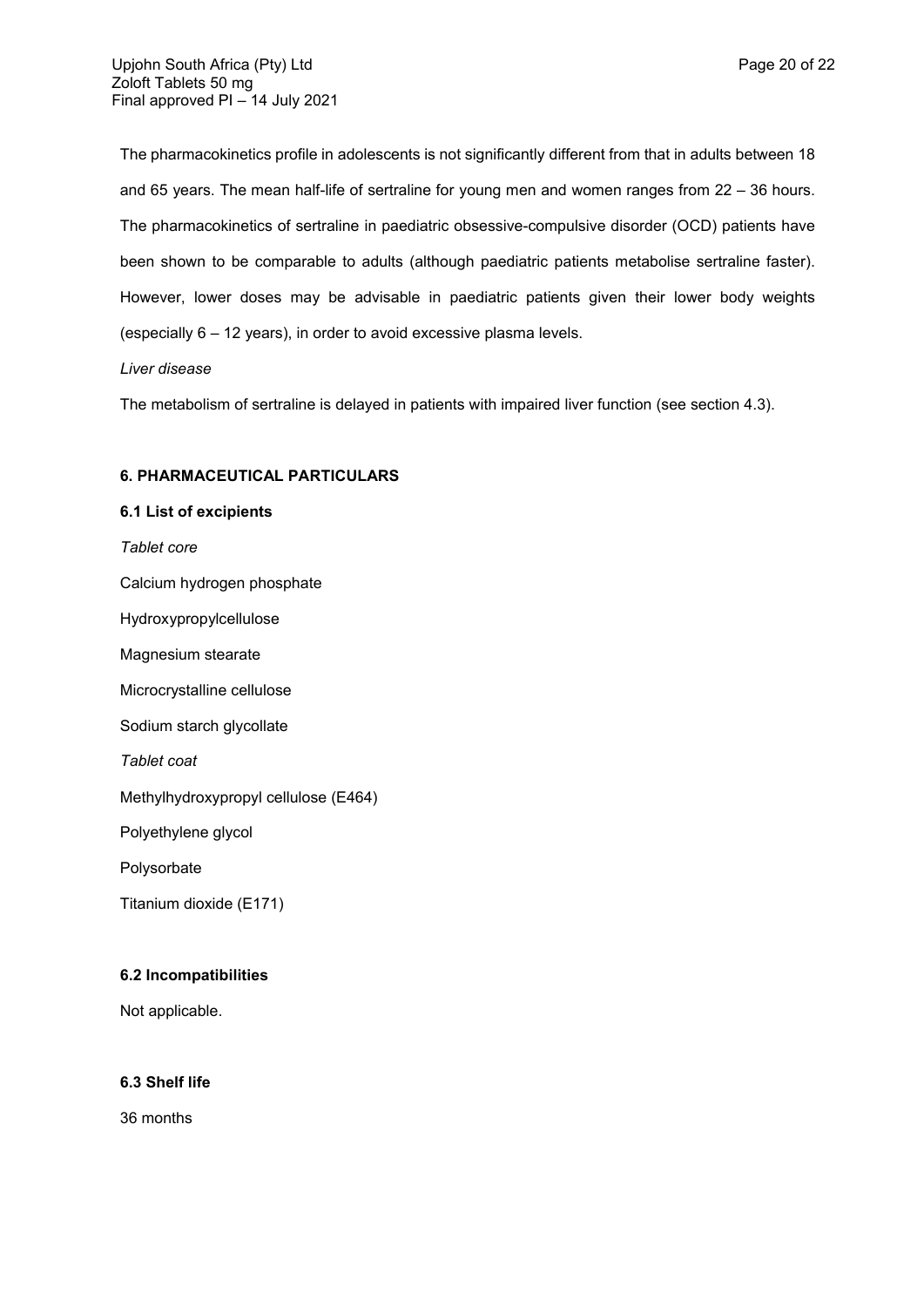# **6.4 Special precautions for storage**

Store at or below 30 °C.

# **6.5 Nature and contents of container**

ZOLOFT TABLETS 50 mg: Opaque PVC/aluminium blister packs containing 30, 60, 90, 120, 240 and

500 tablets.

Not all pack sizes may be marketed.

# **6.6 Special precautions for disposal**

No special requirements.

# **7. HOLDER OF CERTIFICATE OF REGISTRATION**

Upjohn South Africa (Pty) Ltd 85 Bute Lane Sandton 2196 South Africa Tel.: +27(0)11 320 6000 / 0860 734 937 (Toll-free South Africa)

# **8. REGISTRATION NUMBER**

ZOLOFT TABLETS 50 mg: 32/1.2/0381

# **9. DATE OF FIRST AUTHORISATION**

20 April 2000

# **10. DATE OF REVISION OF THE TEXT**

14 July 2021

# **BOTSWANA: S2**